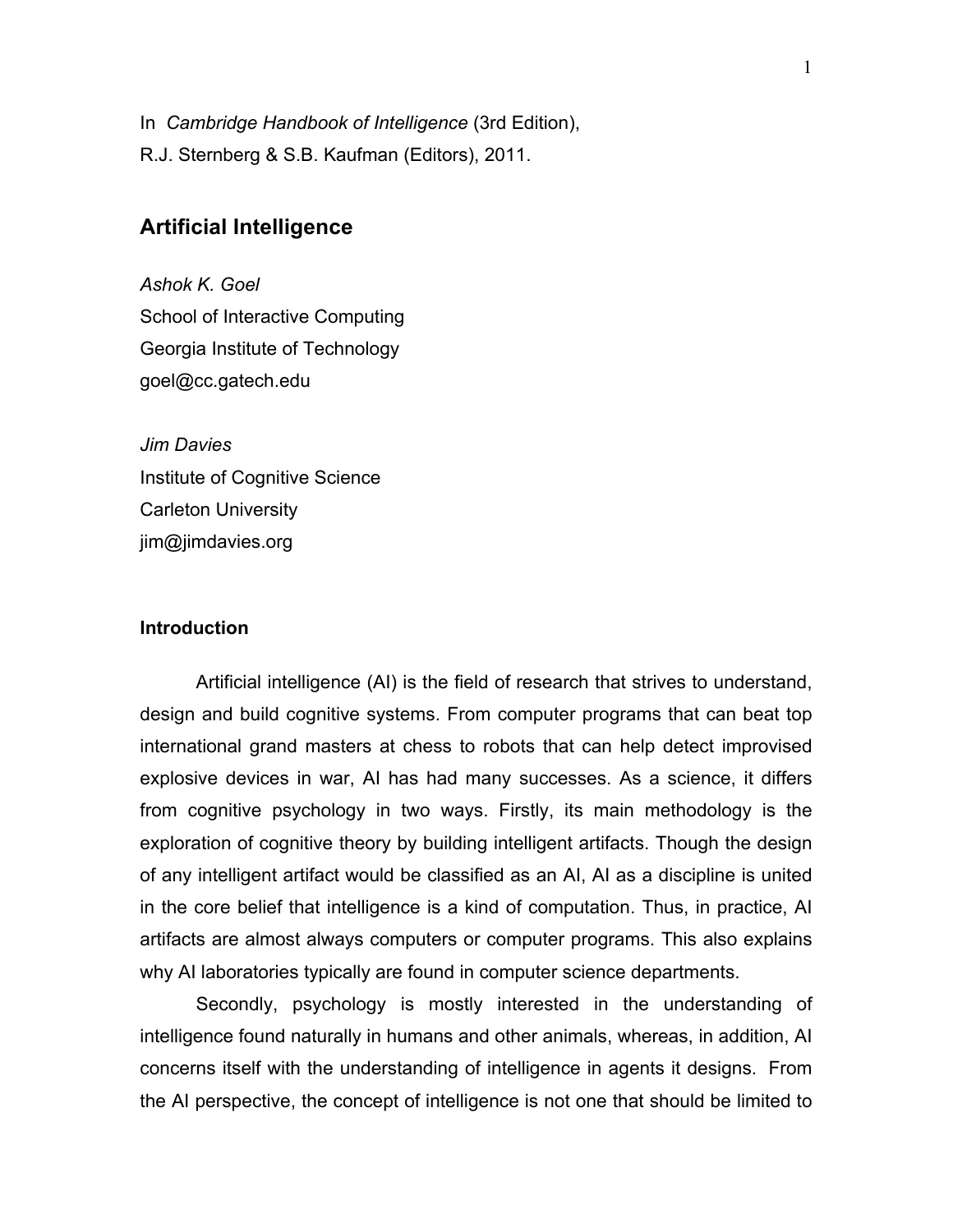the abilities of humans or even animals in general, but should cover potentially any kind of intelligent system, be it human, computer, animal, or alien. Albus (1991, p. 474) puts it eloquently: "A useful definition of intelligence ... should include both biological and machine embodiments, and these should span an intellectual range from that of an insect to that of an Einstein, from that of a thermostat to that of the most sophisticated computer system that could ever be built."

To demonstrate this latter difference, it is helpful to distinguish AI research into two kinds. *Engineering AI* concerns itself with how to design the smartest intelligent artifacts possible, regardless of whether the processes implemented reflect those found in natural intelligences. The vast majority of AI research falls into this category. *Cognitive AI*, in contrast, endeavors to design artifacts that think the way people (or sometimes other animals) do. A sub-category of cognitive AI is *cognitive modeling*, which tries to quantitatively model empirical human participant data. Many cognitive modeling groups are working in psychology departments. AI cognitive models differ from other models in psychology in that AI always implements *information-processing* theories. That is, the theory describes intelligence in terms of content, representation, access, use and acqusition of information, as opposed to, for example, a statistical model of the influences on IQ (e.g., age) in a population.

This article focuses on cognitive AI for several reasons: The original dream of AI was to develop human-level intelligence, this handbook is intended for an audience of cognitive scientists, and the authors themselves work in this paradigm.

Be it a leftover from Cartesian dualism, or a desperate hold onto the uniqueness of humanity, many people have an almost mystical view of intelligence. One result is that when an AI program manages to accomplish some cognitive task, a common reaction is to claim that it's not an example of intelligence. Indeed, at one point arithmetic calculation was thought to be one of best displays at intelligence, but now almost no one wants to say their calculator is intelligent. Because of this moving of the goal posts, AI has been jokingly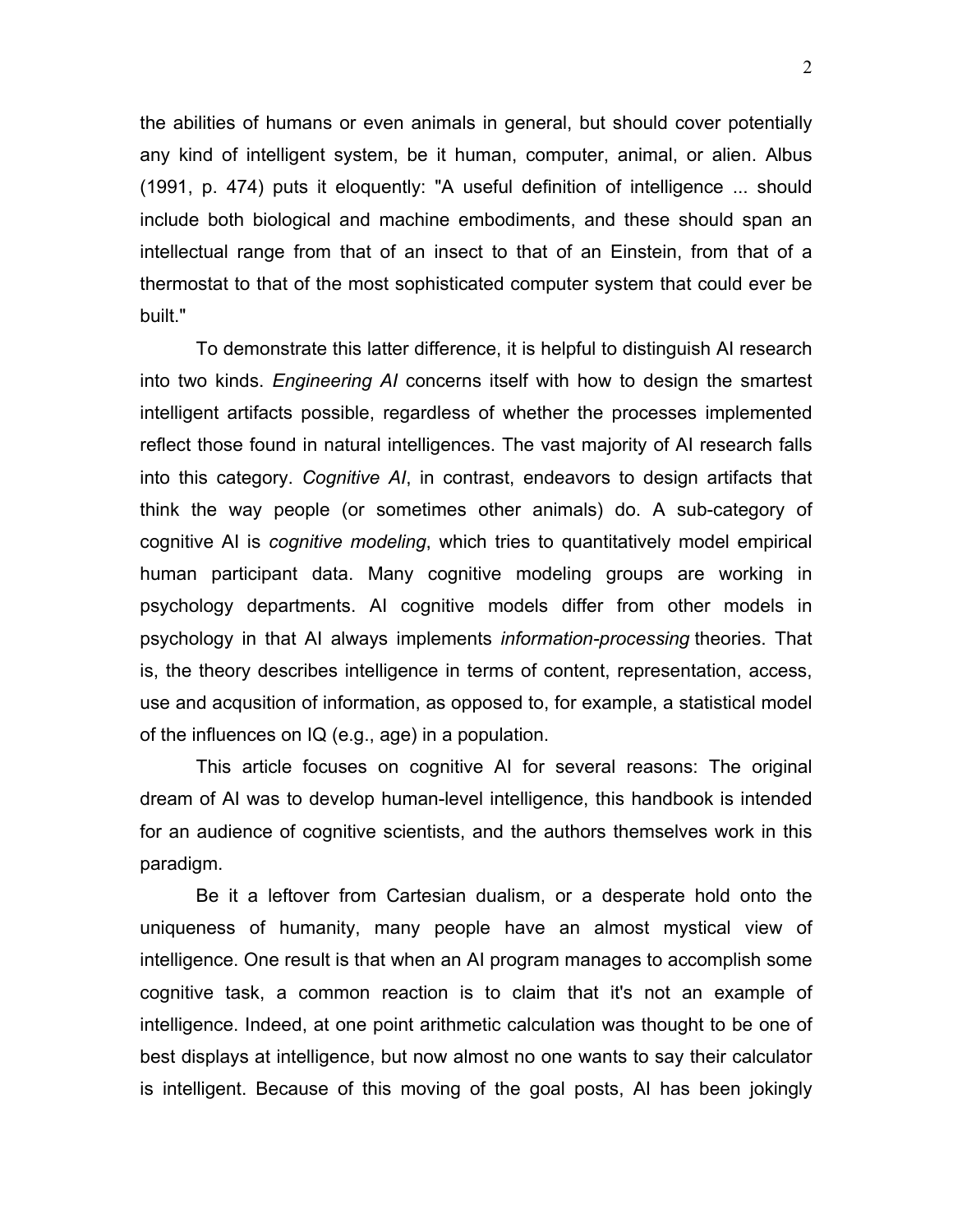referred to as standing for "Almost Implemented." For the most part, this is only a semantic issue. In fact, AI discoveries have revolutionized our world; although not always labeled as AI, the findings of the field have been used so widely in the software the runs our businesses and financial transactions that our economy as we know it would grind to a halt without the work of AI-inspired programs (Kurzweil, 2005). Among many, many other applications, AIs help land our airplanes, understand our voices on the phone, and detect credit card fraud.

## **1. What AI Brings to Cognitive Sciences**

Critics of AI from psychology sometimes view AI programs as being psychologically implausible. Indeed, cognitive claims of AI theories typically are under-constrained by empirical human data, and thus, for the most part, criticisms of AI from psychology are not inaccurate. Most AI is engineering AI, and even cognitive AI must go out on limbs simply because there just is not enough data to constrain all the choices AI scientists need to make. However, AI contributes to the understanding of intelligence in several ways.

First, although they can be underconstrained, *AI programs demonstrate what kinds of data need to be collected.* Because AI works at a very precise level of detail, it brings to light theoretical ambiguities that psychology may not immediately or explicitly realize it needs to make. For example, it is one thing to say that a person can only comprehend one speaking voice heard at a time. It is quite another to create a computer implementation of this attentional effect --- to do so requires making decisions about the interaction and influences of volume, which one voice you are listening to first, what factors affect attentional switching, among many other issues. The level of detail that makes AI programs underconstrained is the very quality that brings to light previously un-conceived factors.

Humans obviously have only limited information and informationprocessing resources, and, thus, their rationality is intrinsically bounded (Simon 1969). However, it is also true that many cognitive problems that people routinely solve are computationally intractable. For example, deciding how to design a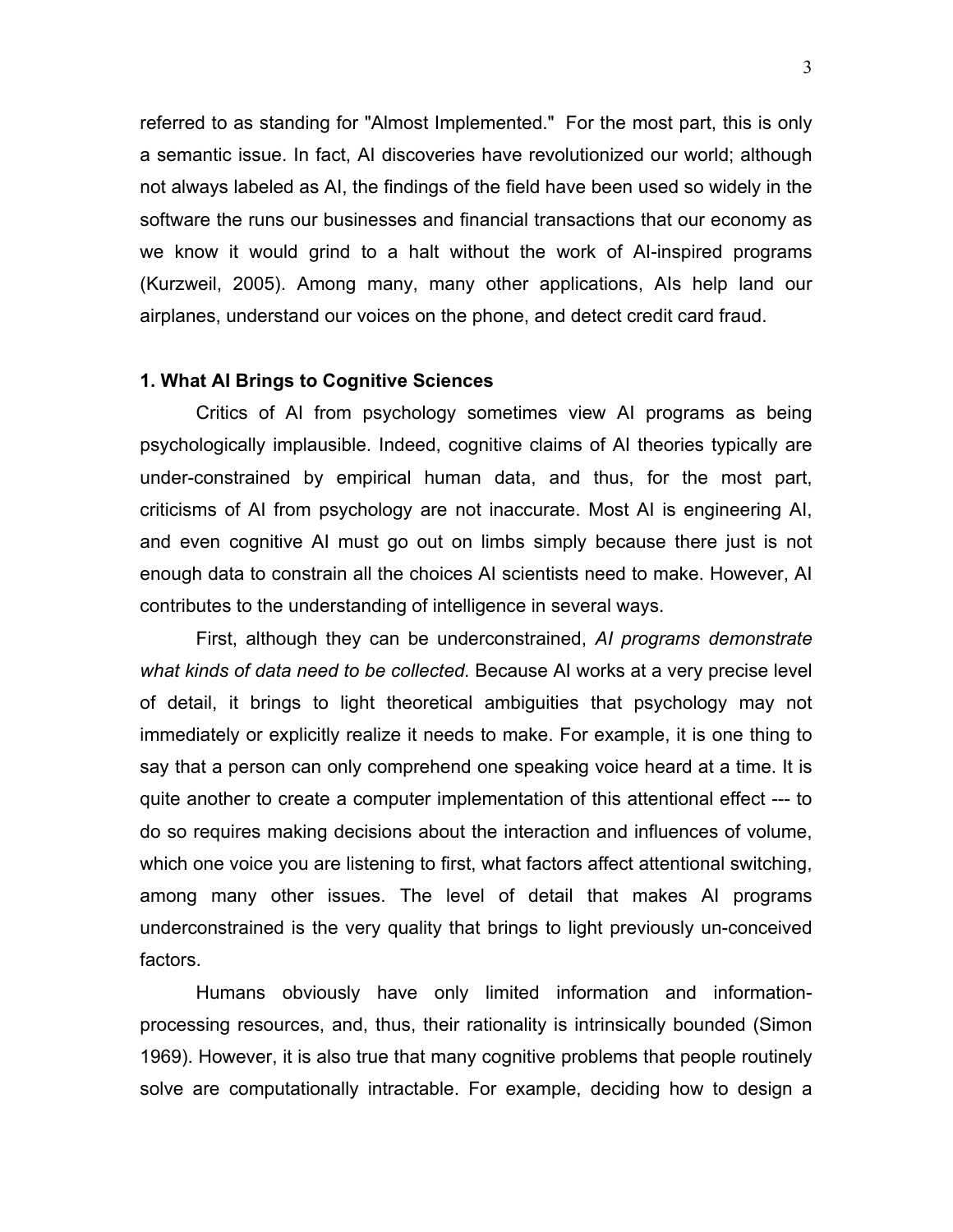poster for a concert offers more possibilities than can possibly be considered in reasonable time. *AI approaches to solving intractable problems shed light on what ways will not work.* If AI shows that a means for solving a problem will take too long to be practical, then AI has shown that people cannot be doing it that way, at least not routinely.

On the other hand, *AI can show that certain methods are possible.*  Though showing that something is possible is far from proving that it *is,* many current theories in psychology do not have such proof. AI serves a valuable function as creating proofs-of-concept.

Another thing AI is particularly good at is *exploring the benefits and limitations of various ways to represent and organize knowledge in memory.* Many of these benefits are only clear when dealing with a strict informationprocessing level of detail. Are beliefs represented as words, pictures, or something else? Given all of the cognitive tasks memories are supposed to contribute to, AI is in a good position to shed light on such issues. As we will describe in more detail below, this subfield of AI is known as "knowledge representation."

Finally, once there is an AI program that resembles some part of human thinking to a researcher's satisfaction, *it is possible to run experiments on the program that are either unethical or too expensive (in terms of time or money) to run on living beings.* In simulation you can run thousands of experiments in a day, with exquisite control over all variables.

## **2. Navigational Planning: An Illustrative Example**

We want to illustrate a simple example of AI in some detail so that this chapter is more than just so many big words. Let us suppose that Sunny, a cheerful AI agent, is about to start a new job in a new city. Sunny starts its car at its apartment and needs to navigate to an office building in downtown. How might Sunny think and what might Sunny do, given that this is its first day in the city and it has never been to the office building? Our goals in this section are to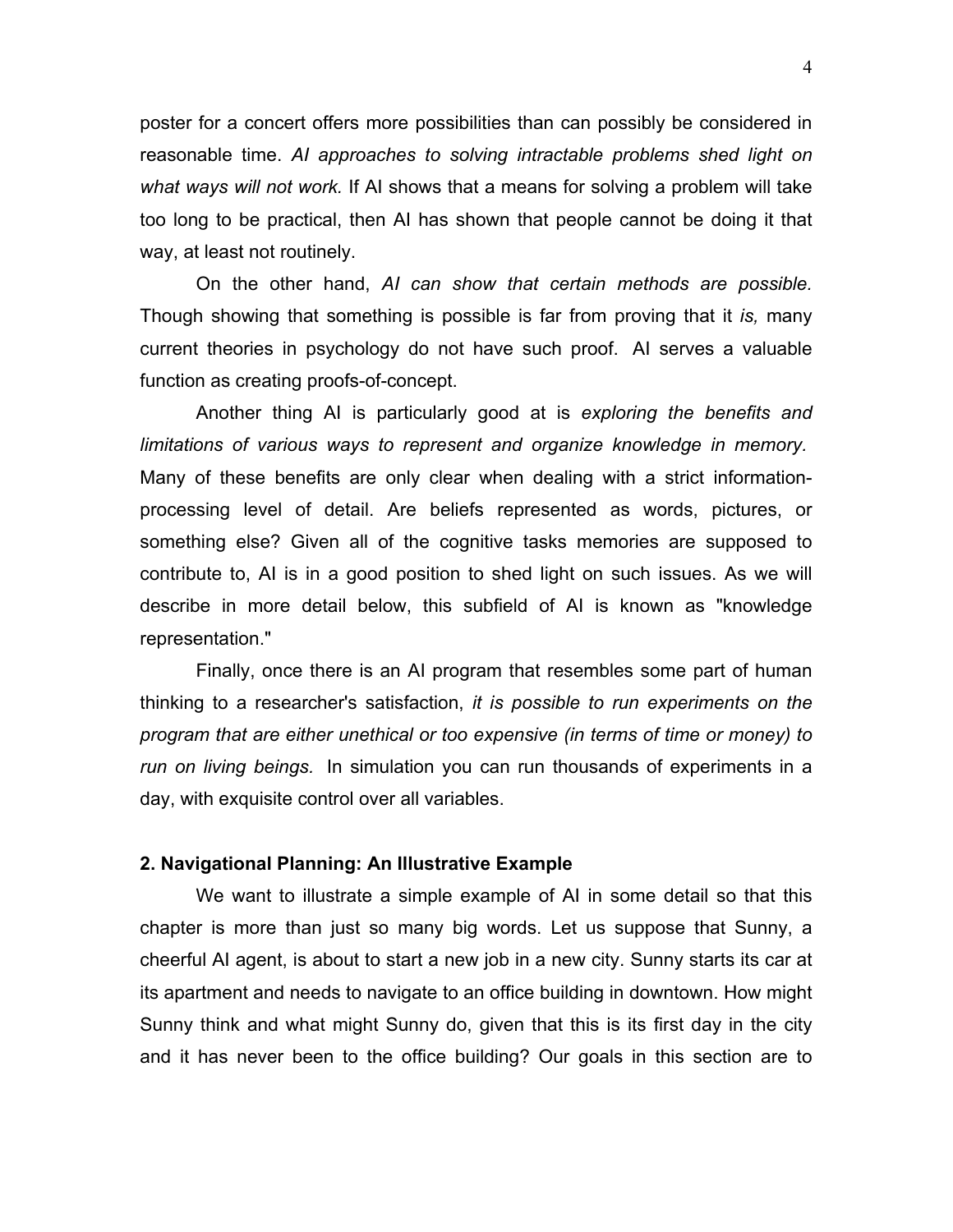explain some dimensions in designing AI agents as well as describe some issues in putting multiple capabilities into an AI agent.<sup>1</sup>

### **2.1 Action, Perception and Cognition**

To reach its office from its apartment, Sunny might use one (or more) of several possible strategies. For example, it might drive its car a short distance in some direction, and then see if it has reached the office building. If it has, then it has accomplished its goal. If it has not, then it might again drive a short distance in some direction, and then again see if has reached the building. Sunny could repeat this process until it reaches its goal. Blindly moving about like this would likely take a very long time, but in terms of internal processing, this method is very efficient. This *perceive-act* internal computational processing, called *situated action* (or *reactive control;* Arkin 1999), works by perceiving the immediate environment, acting based on those perceptions, and then repeating. The computational processing in reactive control is very efficient and requires no memory. However, depending on the environment and the goal, it may produce needlessly complicated external behavior since Sunny could be driving short distances in arbitrary directions for a very long time before it reaches its goal. In fact, this strategy does not guarantee that the goal will ever be reached.

Alternatively, when Sunny started at its apartment, it might simply ask Honey, a sweet AI agent who happens to be passing by, about how to reach the office building. Honey, a long-time resident of the city, might give Sunny detailed directions, which Sunny could simply follow. In contrast to the previous strategy, this strategy produces very efficient output behavior: Assuming that Honey's directions are good, Sunny should reach its goal quite efficiently. However, this strategy of *asking* requires a society of intelligent agents (human or AI), each

<sup>&</sup>lt;sup>1</sup> Much of our discussion of this problem is based on the work of the first author and his students in the early nineties when they developed a computer program called Router for addressing this class of problems (Goel, Ali, Donnellan, Gomez, & Callantine, 1994) and instantiated Router on a mobile reactive robot called Stimpy (Ali & Goel 1996). They also developed a knowledge-based shell called Autognostic for learning by reflection on Router program embodied in Stimpy (Stroulia & Goel 1999) as well as reflection on Stimpy's reactive controller (Goel, Stroulia, Chen, & Rowland, 1997).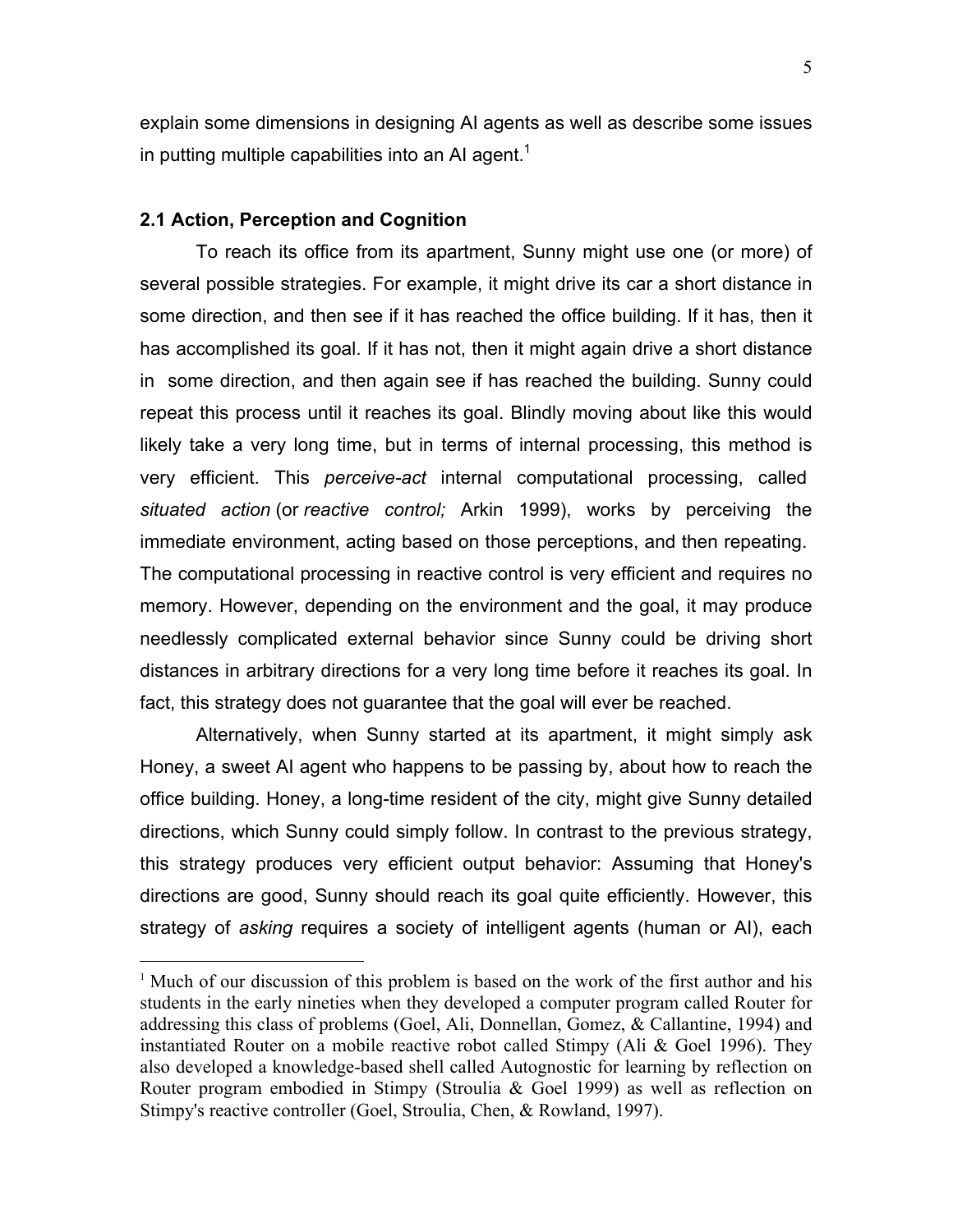with different knowledge. It also requires a culture in which Sunny may in fact approach Honey for directions, Honey may in fact stop to help Sunny, and the two can communicate in a shared language, Sunny may trust Honey, a total stranger, enough to follow its directions in a new city, etc. AI research on robot societies and human-robot interaction is in its early stages, and so here we will briefly mention only a small set of selected issues.

How may Sunny and Honey talk with each other? How may Sunny talk with a human? Understanding and generating natural language is the goal of the AI subdiscipline of *natural language processing* (NLP). Researchers in the area of natural language understanding take written text or spoken language and create accurate knowledge representations reflecting the meaning of the input. Natural language generation works roughly in the reverse --- taking in knowledge and generating appropriate words and speech to communicate that meaning; This has received much less attention in AI. Two robots might be able to share knowledge very efficiently if that knowledge is represented in the same way. However, there is little agreement in AI over how knowledge should be represented in general. Different knowledge representation strategies appear to be better for different tasks.

When Honey gives advice, how is Sunny to know whether that advice is plausible? Except for limited environments, this problem seems to require general *commonsense reasoning*, a field closely related to knowledge representation. It is a widely held belief that most computer programs lack of common knowledge and an inability to reason with it effectively is a major problem for much of AI. The subfield of commonsense reasoning endeavors to overcome this challenge. The most famous is the CYC project (Lenat & Guha, 1990), a major project to manually encode all human commonsense knowledge. More recent strategies include Web-based knowledge collection methods, such as OpenMind Commonsense (Singh, Lin, Meuller, Lim, Perkins, & Zhu, 2002) and Peekaboom (von Ahn, Liu, & Blum, 2006).

Here is another strategy by which Sunny may reach its office buidling: Let us suppose that when Sunny was originally built in an AI laboratory, it was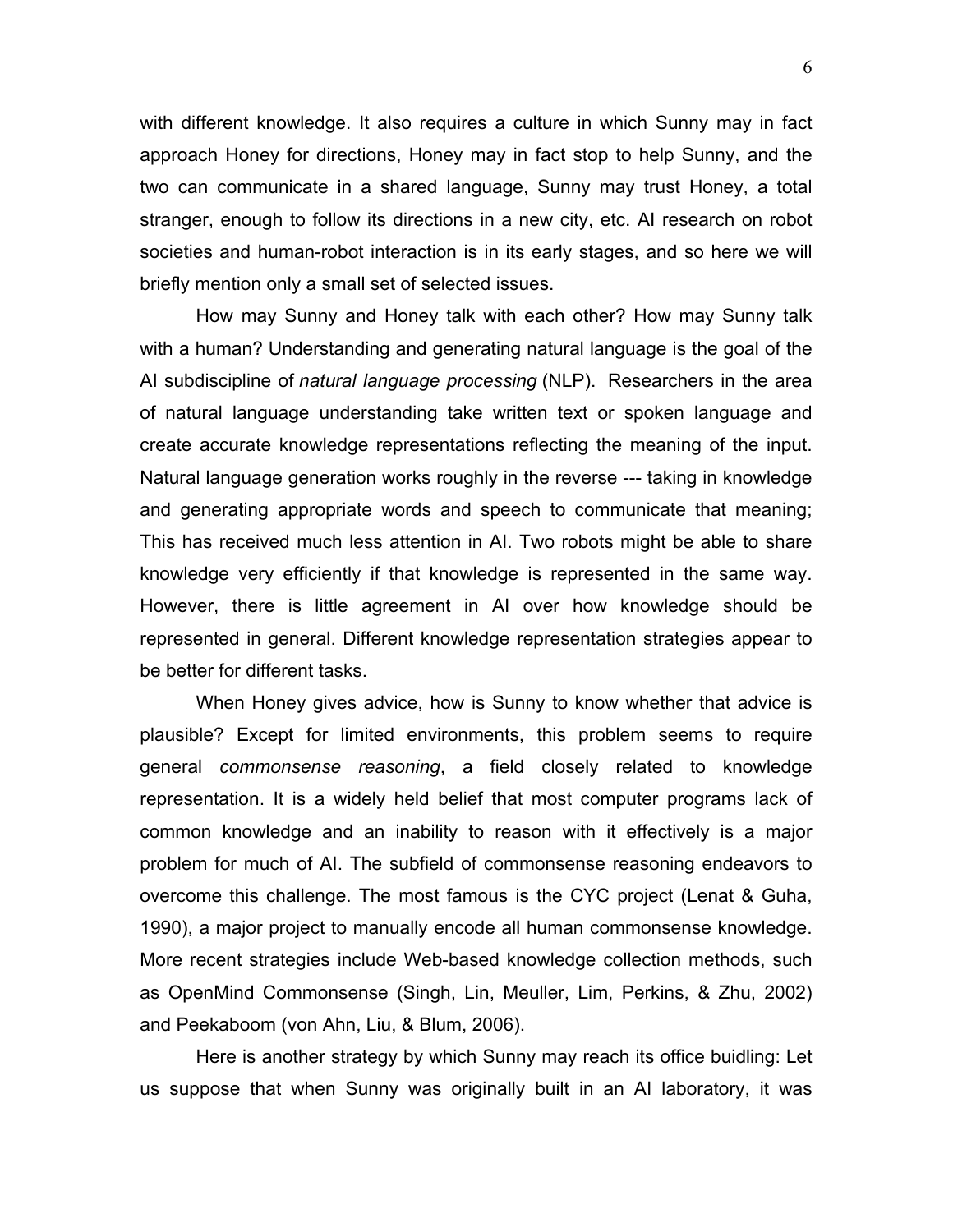bootstrapped with some knowledge. Some of this knowledge may have been *heuristic* in its content and encoded in the form of a *production rule*. A heuristic is like a "rule of thumb," and a production is an "If x then do y" kind of rule. So, for example, Sunny might be bootstrapped with the knowledge that "if the goal is to reach downtown in a city, then move in the direction of the tallest buildings." This knowledge directly uses the goal (reaching downtown) to suggest a high-level action (move in the direction of the tallest buildings), and is heuristic in its nature since it may not correctly apply in all cities. If Sunny had this knowledge, then it might begin by perceiving the environment around it, locating the tallest buildings in the horizon, deciding to head in their direction, and moving toward them. When it reaches the next intersection, Sunny might again locate the tallest buildings relative to its current location, change its direction if needed, and so on. This strategy of *perceive-think-act* not only requires some knowledge but also means more complex internal processing than the simpler perceive-act strategy of situated action. On the other hand, depending on the environment, perceivethink-act may result in a far simpler external behavior because now the behavior is more explicitly directed by the goal.

This kind of strategy can be implemented as a *production system* (Newell & Simon 1972), which represents "what to do," or procedural knowledge, with ifthen rules. In Sunny's case, the rules dictate physical action in the environment. Production systems are often used for making changes in memory as well. Rules can add, change, and remove goals and elements in memory. Surprisingly complex behavior can result with this method. This particular approach has been very successful in cognitive modeling. Well known cognitive architectures such as SOAR (Laird, Newell & Rosenbloom) and ACT-R (Anderson & Lebiere, 1998) are production systems at heart. Production systems have representations of declarative and procedural knowledge. Declarative knowledge is relatively static and is used by the productions (the procedural knowledge), and is often represented as *frames* (Minsky 1975). Frames are similar to classes in objectoriented programming: They define a class of entities and what attributes they have. Instances of these frames take particular values for these attributes. For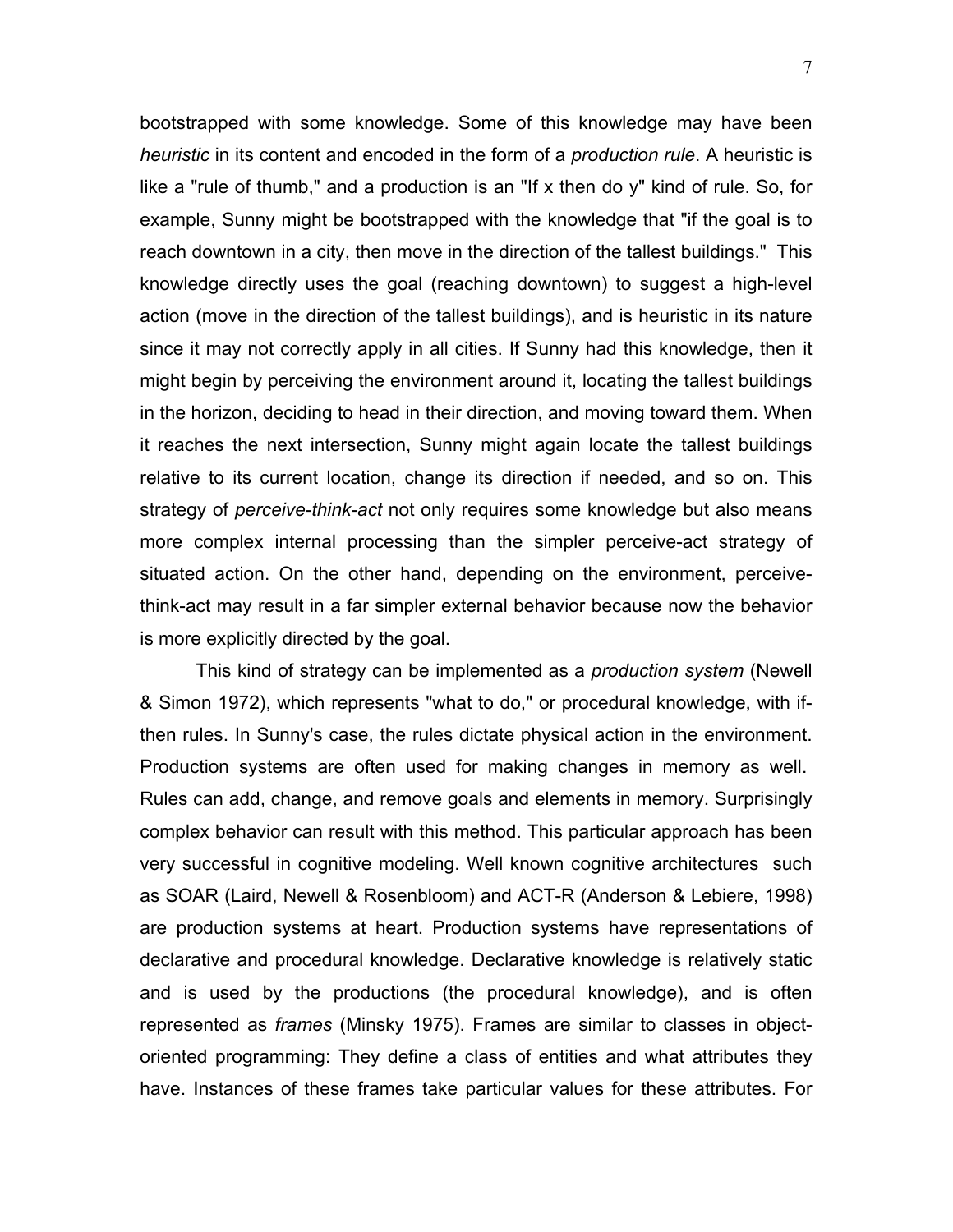example, the frame for PERSON might contain the attributes NAME and AGE, and an instance of person might have a NAME of "Julie" and an AGE of "45." Like frames, *semantic networks* (Sowa 1987) are a widely used representation scheme in AI. One can imagine a semantic network as a map of concepts, with nodes representing concepts (such as MAN and DOG) and labeled links between them (labeled, for example, with OWNS). Frames and semantic networks are thought to be informationally equivalent, which means that there is no loss of information when translating from one to another. Semantic networks are one kind of belief representation, called in the AI literature *knowledge representation*.

Another long standing and still very strong area of AI is representation and processing based on *logic*. Logic is used for inference, but has also been adapted for use in many other specific tasks, such as theorem proving McCarthy 1988).

Let us consider one other strategy for Sunny's task before we move on to the next topic: Sunny might consult a map of the new city. The important characteristics of a city map in this context are that it is an external representation of the world (i.e., it is not stored internally in Sunny) and that it is a visuospatial model of the world (i.e., there is a one-to-one structural correspondence between selected spatial objects and relations in the world and the objects and relations on the map; see Glasgow, Narayanan & Chandrasekaran, 1995). Sunny may use this map to plan a navigation route to the office building and then execute the plan. This too is a perceive-think-act strategy. However, as compared to the heuristic method, the "thinking" in this strategy uses very different content and representation of knowledge. The internal processing in this strategy in general may be more costly than the processing in heuristic search; however, depending on the environment, this strategy might lead to a solution that has a better chance of success, for example, the solution generated by this model-based method is less likely to get stuck in some *cul de sac* than the solution generated by the heuristic method.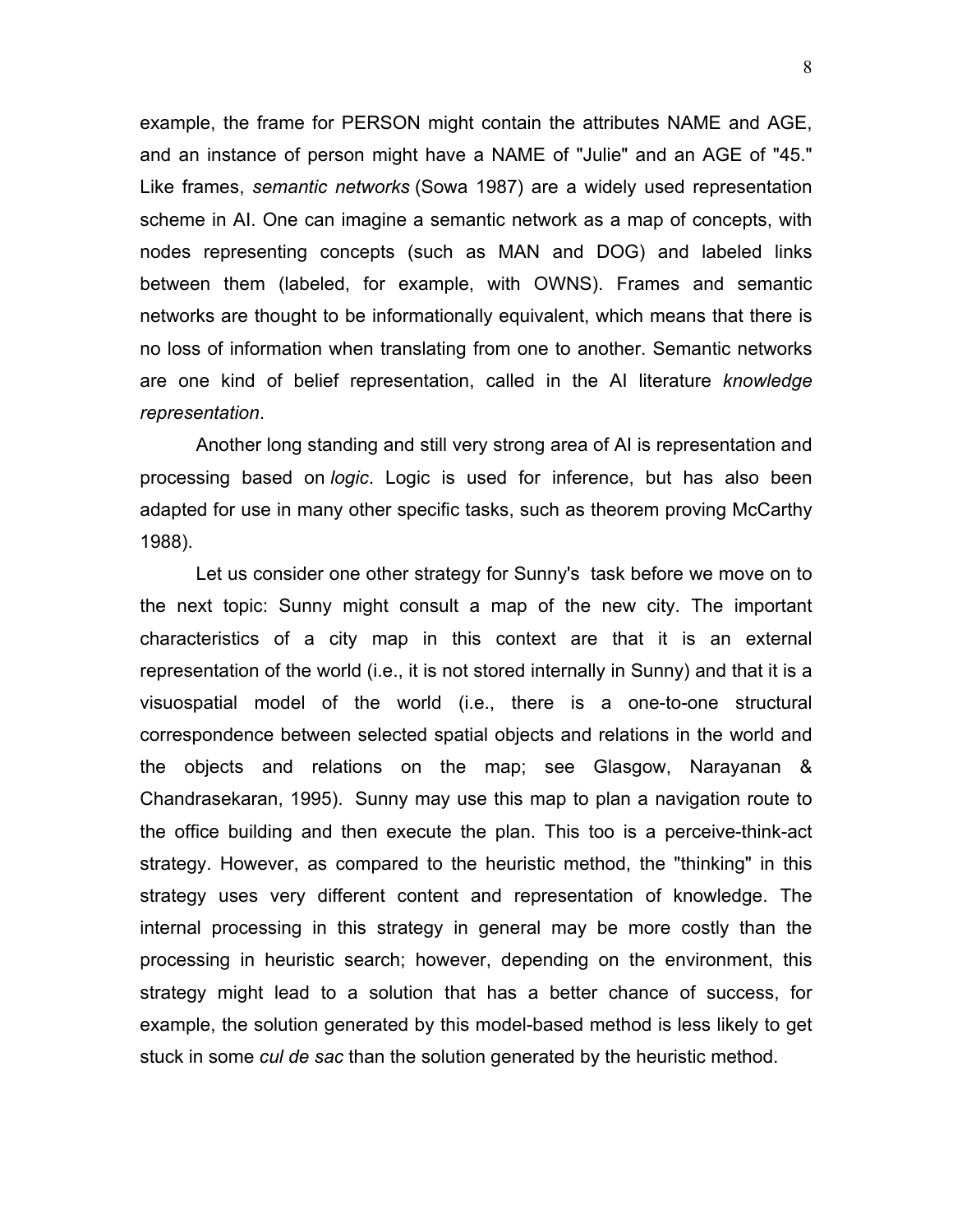Once Sunny has studied the map, it has some version of it stored in its memory. When Sunny needs to navigate to a location on it, it can refer to the map. Finding a route on a map is not trivial, however. At each intersection, a choice must be made. One of the first insights of the field was that a great many cognitive problems can be solved by systematically evaluating available options. This method, that of searching through a space of choices, is applicable in many domains and is still widely used. Researchers focusing on *search* compare the various search methods that have been invented and describe the classes of problems to which each is most applicable. Because most interesting search spaces are enormous (e.g., there are more possible chess game configurations than there are atoms in the universe), researchers invent heuristics to guide the AI to explore the more promising areas of the search space. One problem for which search has been particularly useful is in *planning*, which is the generation of a ordered sequence of actions prior to actually executing those actions.

Of course we can easily think of several other strategies for addressing Sunny's task, especially in today's world of the internet and the global positioning system. But more importantly for our present discussion we also can see some of the dimensions of designing an AI agent. Firstly, an AI agent lives in some environment, and what and how an agent can think depends in large part on the environment in which the agent lives. Some environments may contain other agents, who may be cooperative, competitive or combative. Some environments are dynamic. Some environments are only partially observable. Some environments are non-deterministic, and so on. One of the many contributions of AI is a more precise characterization and analysis of different kinds of environments, though much of the AI analysis so far has focused mostly on physical, not social, environments. Secondly, an agent may have access to different kinds of knowledge contents and representations. The knowledge may be engineered or acquired. The representations can be internal or external. The knowledge contents can range from nil to heuristic rules to detailed, high-fidelity models of the environment. Another major AI contribution is more precise and detailed account of knowledge contents and representations. Thirdly, different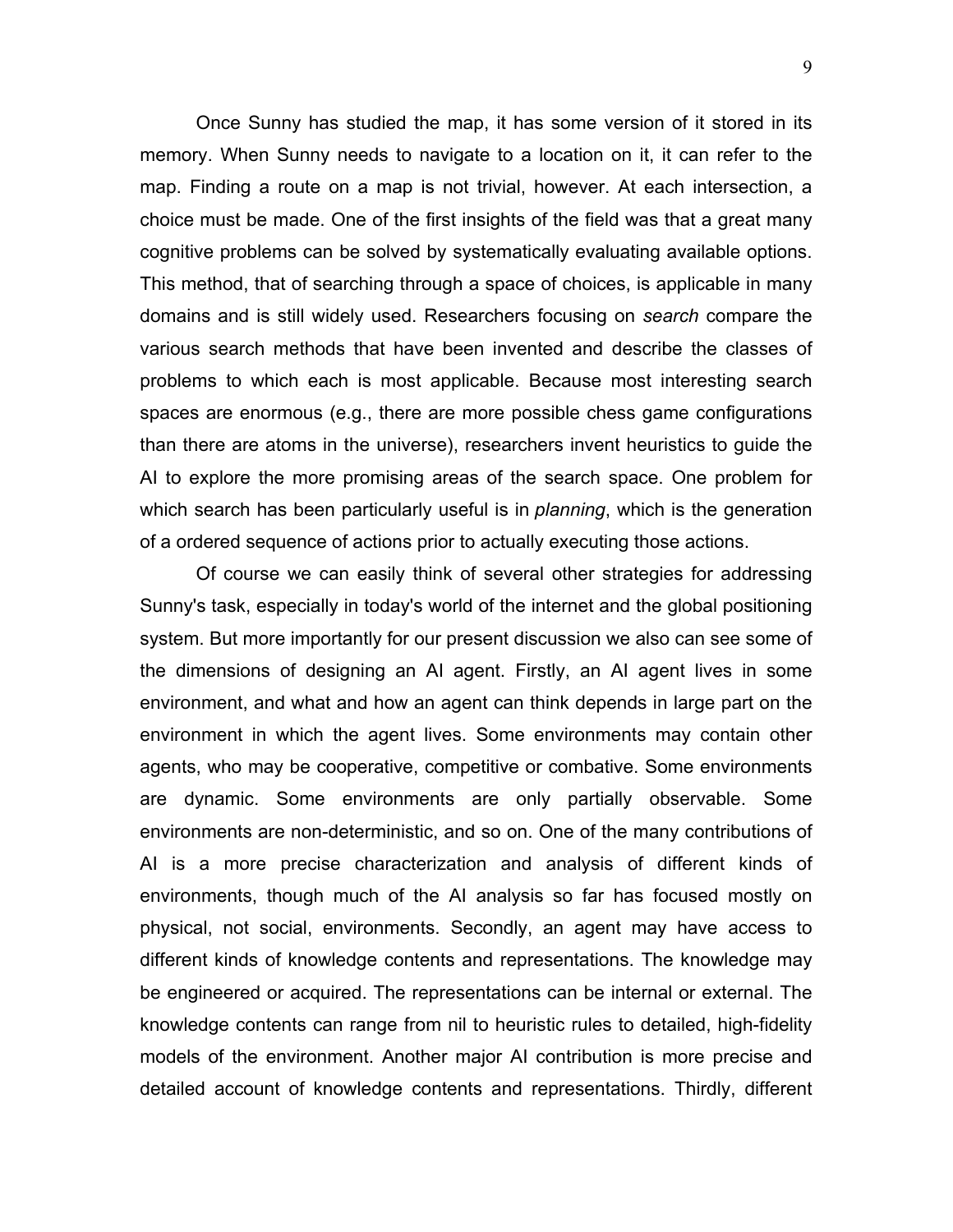strategies lead to very different trade-offs among knowledge requirements, the computational efficiency of internal processing, and the quality of generated solutions and behaviors. Yet another contribution of AI is more precise enumeration and analysis of these trade-offs.

## **2.2 Reasoning, Learning and Memory**

So far we have talked only about what our hypothetical AI agent, Sunny, might think and do when trying to reach its office for the first time. However, because Sunny is an AI agent, it shall also learn from its interactions with the environment. What and how might Sunny learn from its experiences? Sunny acquires a new experience each time it interacts with the environment, including navigating from its apartment to its office, talking with Honey, etc., irrespective of what internal strategy it uses. Further, to the degree to which Sunny's internal processing is accessible to it, it may also acquire an internal experience each time it does internal processing. In addition, when Sunny executes a plan or an action on the environment, the environment might provide it with feedback. This feedback may come immediately after the execution of an action (e.g., taking a turn at an intersection and getting caught in a *cul de sac*), or after a series of actions (e.g., taking a sequence of turns and reaching the goal). The feedback might simply be that the outcome - success or failure --- of a plan, or it may contain more information, for example, a specific action in the plan failed because it led to a cul de sac. Thus, an experience can contain not only an interaction with the environment, but also some feedback on the interaction, and perhaps also a trace of the internal processing in that interaction.

Sunny might potentially learn many different things from its experiences in the environment. For example, Sunny might simply encapsulate experiences as *cases* and store them in memory for reuse in future. On the first day, for example, Sunny might use a map to plan a navigation route and then execute the plan in the environment, as indicated in the previous subsection. The next day, when Sunny again faces the task of navigating to its office from its apartment, it might find a solution simply by retrieving the navigation plan in the case acquired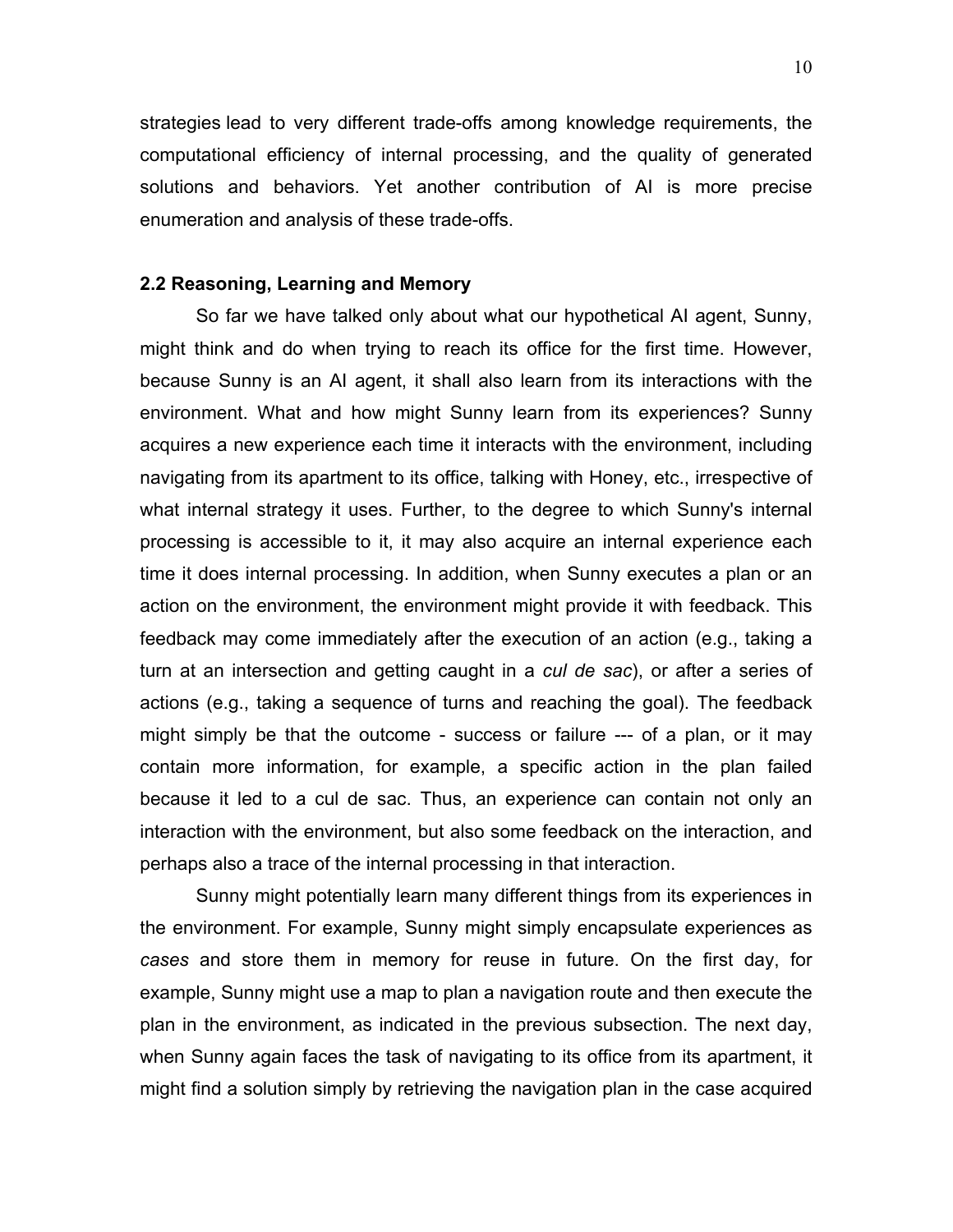from the previous day, rather than relying on general-purpose knowledge and rules. This is called *case-based reasoning* (Kolodner, 1993). This approach views reasoning largely as a memory task, that is, as a task of retrieving and modifying almost correct solutions from memory to address the current problem.

As Sunny learns from its experiences, its internal processing as well as its external behaviors may change. Initially, for example, Sunny might use a map of the environment for navigating through the new city. However, as it navigates through the world and stores its experiences as cases in its memory, it may increasingly generate new navigation plans by case-based reasoning. However, as the number of cases in memory increase, the cost of retrieving the case appropriate for a new problem also increases. Thus, again, each reasoning strategy offers computational trade-offs among knowledge requirements, processing efficiency and solution quality.

More generally, AI typically thinks of each strategy for action selection discussed in the previous subsection as setting up an associated learning goal, which in turn requires a corresponding strategy for learning from experiences. Let us suppose, for example, that Sunny uses the strategy of situated action for action selection. It may, for example, use a table (called a *policy*) that specifies mappings from percepts of the world into actions on it. Then, from the feedback, or the reward, on a series of actions, Sunny can learn updates to the policy so that over time its action selection is closer to optimal. This is called *reinforcement learning* (Sutton & Barto 1998). Note that if the series of actions results in success, then the reward will be positive; otherwise it is negative. Reinforcement learning is an especially useful learning strategy when the reward is delayed, that is, it comes after a series of actions rather than immediately after an action. Alternatively, suppose that Sunny uses the strategy of using production rules such as "If x then do y" to select actions. In this case, Sunny can use the learning strategy of *chunking* (Laird, Newell & Rosenbloom 1987) to learn new rules from its experiences over time. Thus, just as AI has developed many reasoning strategies for action selection, it has developed many learning strategies for acquiring the knowledge needed by the reasoning strategies. Further, just like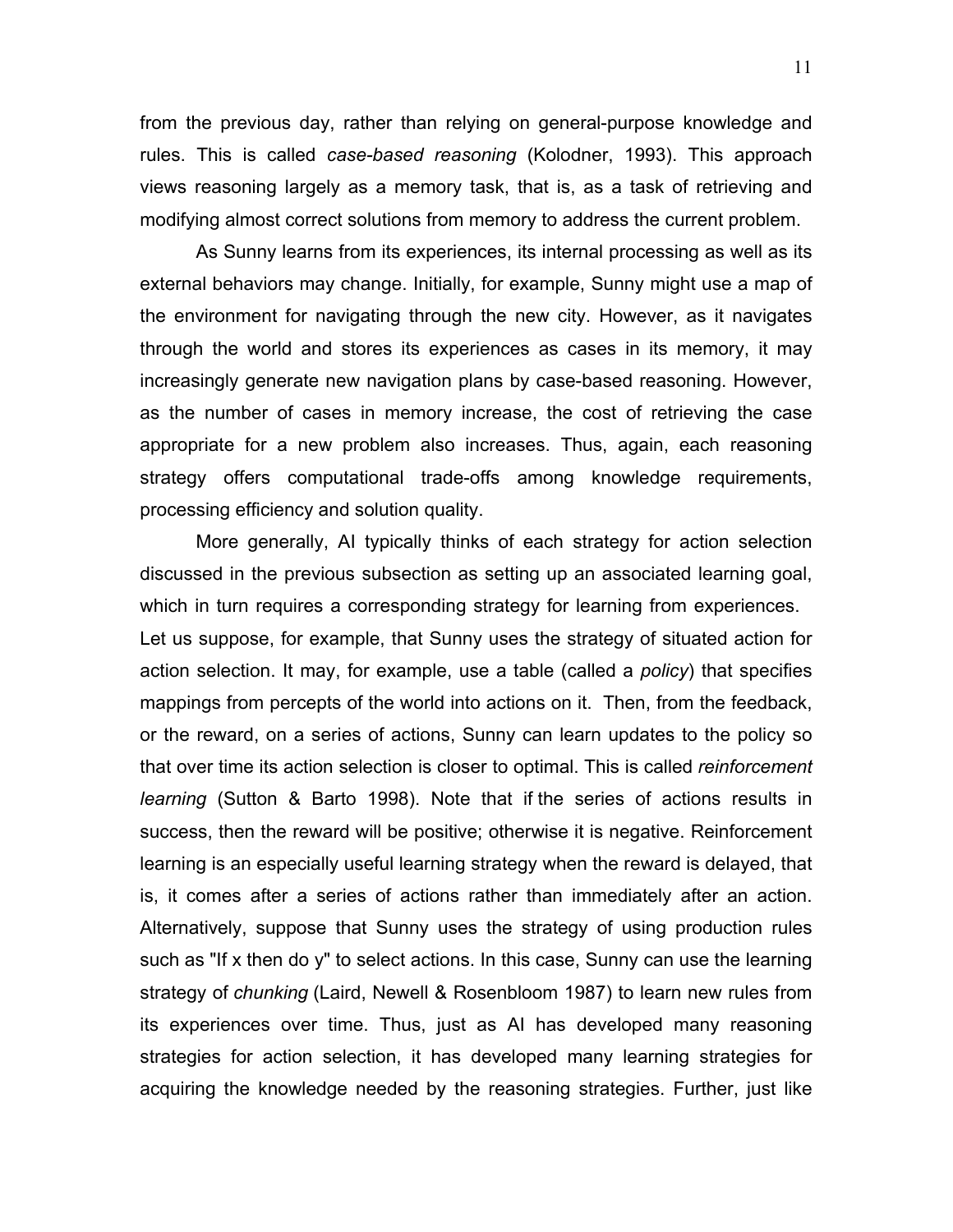the reasoning strategies, the learning strategies too offer trade-offs among knowledge requirements, computational efficiency and solution quality.

Most of the methods described thus far fall roughly into a category that can be described as "symbolic" approaches, characterized by the manipulation of qualitative, recognizable, discrete symbols. Another broad approach is quantitative or sub-symbolic. Though the border between these two approaches is fuzzy, we can think of a symbolic representation having a symbol for the letter "R" and a subsymbolic system representing the letter with the dots that make it up on a screen. Since the dots, or pixels, are not meaningful in themselves, they are thought to be at a level of description below the symbol. The rest of the methods described in this subsection tend to use subsymbolic representations.

So far we have assumed that Sunny has perfect knowledge of the environment, even if that knowledge is limited. However, many real-world domains involve uncertainty, and AI methods based on *probability* have been very successful at working in these environments. Probability theory has been used in algorithms that use *Hidden Markov Models* to predict events based on what has happened in the past. Hidden Markov Models are mathematical representations that predict the values of some variables given a history of how the values of these and other variables have changed over time (Raibiner & Juang 1986). Probabilities are also used to determine beliefs, such as how likely it is that a street Sunny wants to use has been closed, given that the rain in that part of the city was 80% likely to have been freezing. Bayes' Rule is useful for determining such conditional probabilities of some events (e.g., a road being closed) given the probability of others (e.g., freezing rain). *Bayesian belief networks* are mathematical representations that predict the probability of certain beliefs being true, given the conditional probabilities of other beliefs being true (Pearl 2000). These networks are useful for updating probabilities of beliefs as information about events in the world arrives.

Statistics is the foundation of much of *machine learning*, a subdiscipline of AI that aims to create programs that use data and limited previous beliefs to create new beliefs. There are a great many kinds of learning algorithms,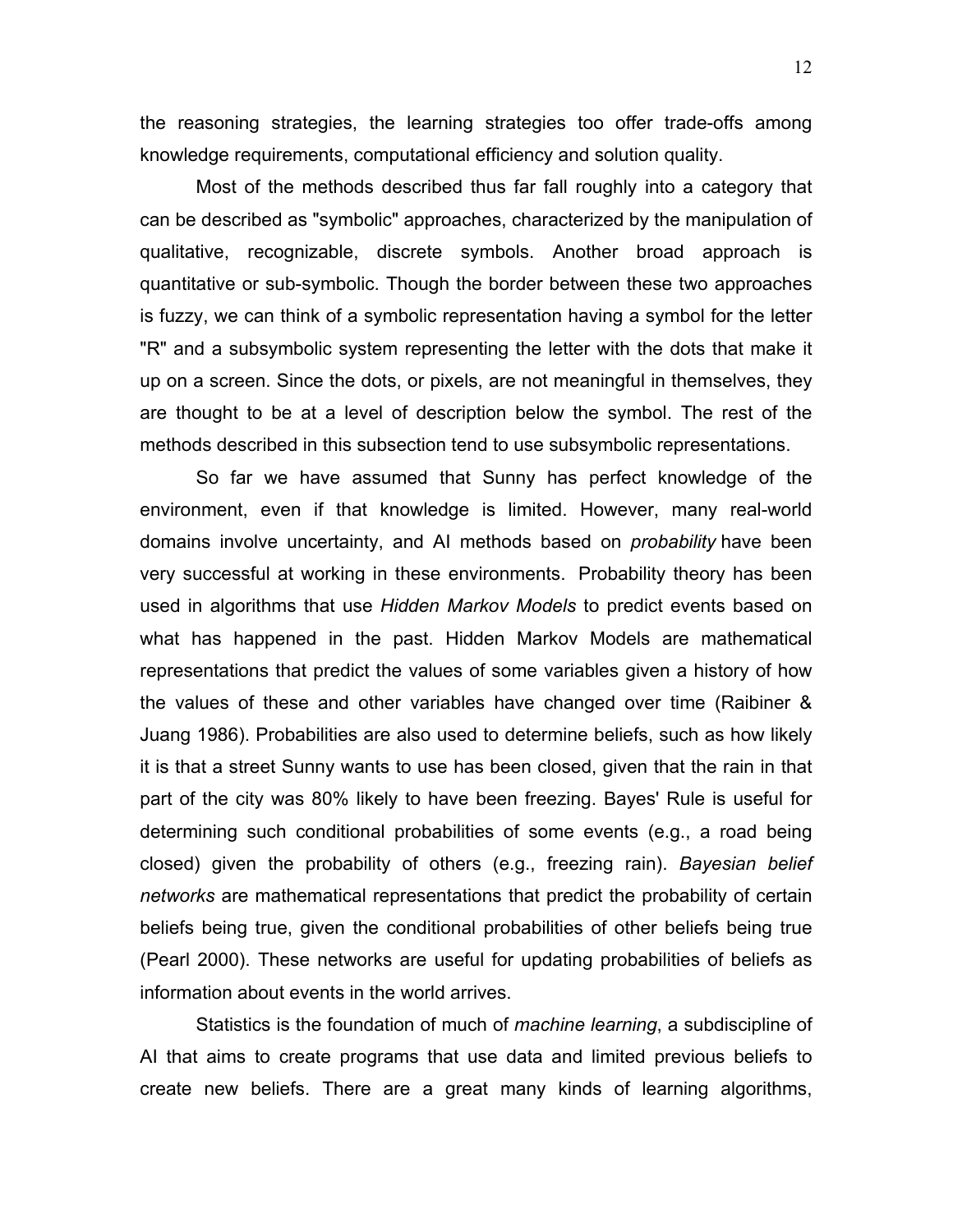including artificial *neural networks*, which are the basis of connectionism in cognitive science (Rumelhart, McClleland & the PDP Research Group, 1986, McCelland, Rumelhart, and the PDP Research Group, 1986). Whereas most of the systems we've discussed process recognizable symbols, neural networks represent information at a sub-symbolic level (such as in pixels or bits of sound) as activations of nodes in a network. The processing of a neural network depends on how the nodes change each others' activations. The output of a neural network is an interpretation of the activations of certain nodes (for example, indicating whether or not a room is dark). *Genetic algorithms* are another means of computation that is (often) based on processing subsymbolic representations. Inspired by the theory of biological evolution, genetic algorithms create solutions to problems by applying some fitness function to a population of potential solutions (Mitchell 1998). Solutions with a high fitness are used to generate members of the next generation (often with some mutation or crossover of features), after which the process repeats.

#### **2.3 Deliberation and Situated Action**

Although above we briefly discussed situated action (reactive control) and situated learning (reinforcement learning), much of our discussion about Sunny, our friendly robot, pertained to deliberation. While AI theories of deliberative action selection typically are explicitly goal directed, goals in situated action often are only implicit in the design an AI agent. Deliberation and situated action in AI agents occur at different time scales, with deliberation typically unfolding at longer time scales than situated action. In general, designs of AI agents include both deliberative and situated components. For example, the design of Sunny, our friendly robot, may contain a deliberative planner that generates plans to navigate from one location in a city to another. Note that since there are may people and other robots working or walking on the roads, Sunny's environment is dynamic in that the state of the world may change during the time Sunny takes to generate a plan. How may Sunny navigate from its apartment to its office building in this dynamic environment?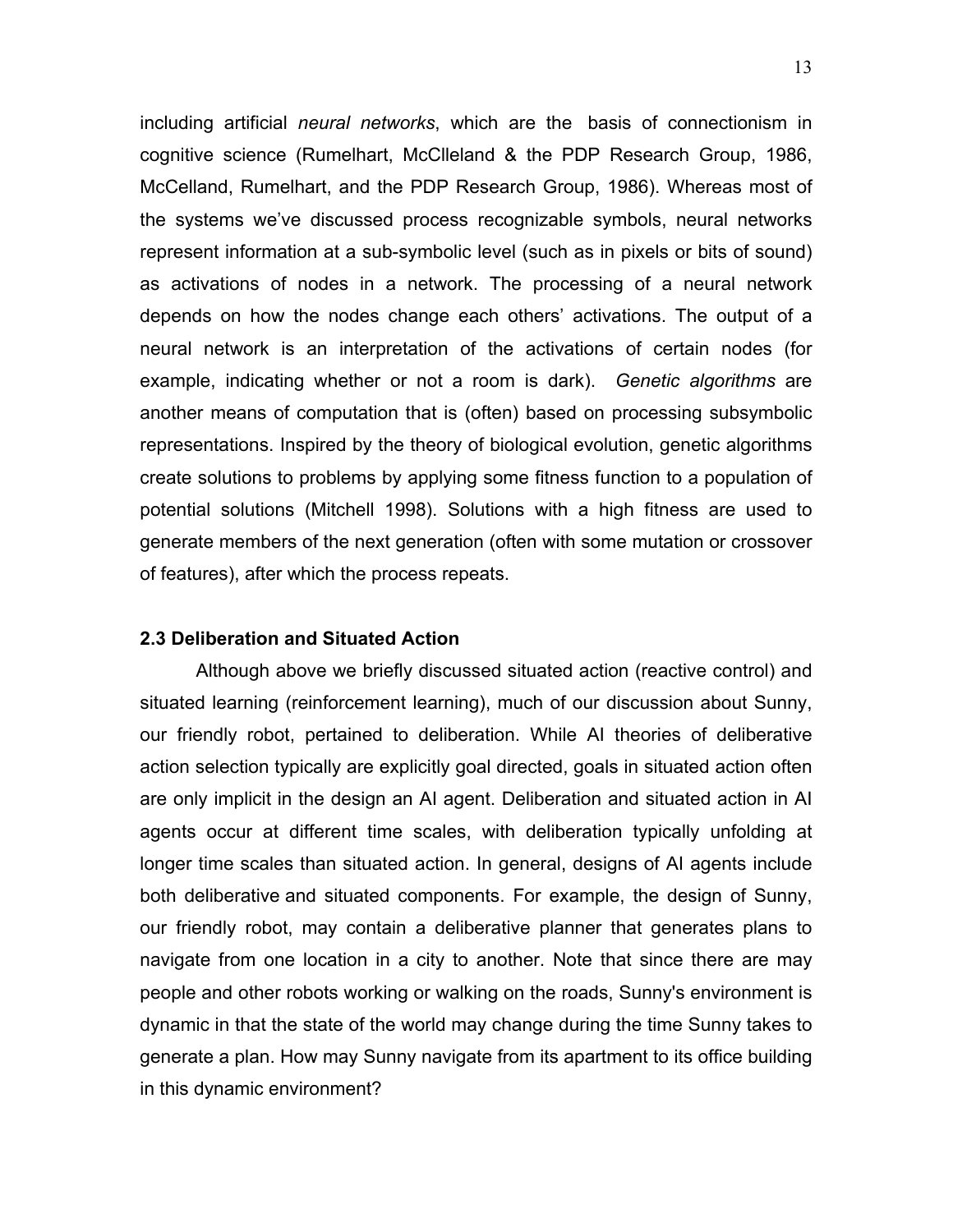Sunny of course may use the deliberative planner to plan a path between offices. However, while the planner can produce navigation plans, it may not represent the movements of all the people and other robots on the roads. So deliberation by itself is not good enough for the dynamic urban environment. Alternatively, Sunny may use situated action (i.e., *perceive-act)* that we described in the previous section. While this may help Sunny avoid collisions with moving people - as it soon as it the nearby presence of a person, it may move away - its progress towards the goal of reaching a specific office is likely to be slow, perhaps painfully slow.

Yet another alternative is endow Sunny with the capability of both deliberative planning and situated action. In fact, this is exactly what many practical robots do. As a result, Sunny becomes capable of both long-range planning and short-range reaction. It may use its deliberative planner to come up with a plan for reaching the office building. Then, as it is executing the navigation plan, it constantly monitors the world around it and acts to avoid collisions with moving people. Next, as soon as it has moved away from a collision, it reverts to execution of its navigation plan. In this way, Sunny combines both deliberation and situated action. While this integration of deliberation and situated action has obvious benefits, it also has additional knowledge requirements as well as additional computational costs of shifting between strategies.

So far we have talked of perceiving the environment as though it were a minor task. For human beings, perception often appears to be effortless, but automating perception in AI agents has proven to be one of the many difficult problems in AI. The field of *computer vision* creates programs that take as input photos and video, and generates beliefs about objects, textures, movements, as well as higher-level features such as emotions, movement styles, and gender. *Speech recognition* is another major field in perception. The ability of computers to understand your credit card number when you speak it into the phone is the result of over 50 years of AI work. Many of the the algorithms used to understand speech and sound are shared with those of machine learning.

14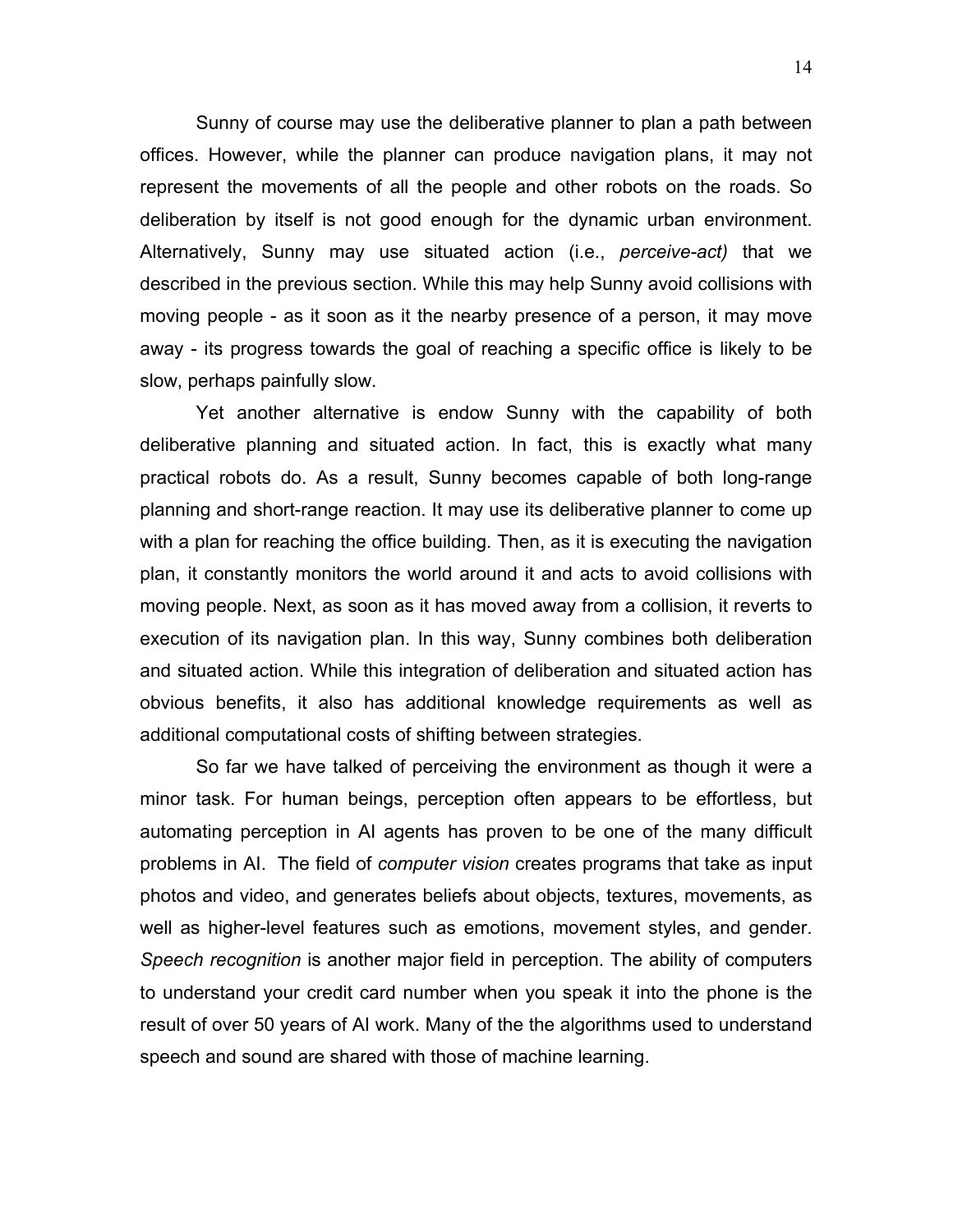Likewise, achieving physical motion in the real world is difficult. *Robotics* is the field of AI that controls machines that interact directly with the physical world (as opposed to a program that, say, bought stocks electronically.) Robotics uses computational perception, machine learning, and sometimes natural language processing. Some of the major problems specific to robotics are navigation and the handling of objects. Robots can work in collaboration with each other, which overlaps with the fields of *intelligent agents* (or *agent-based AI*), which builds intelligent programs that operate through the interaction of many individual agents, and *swarm intelligence*, in which the individual agents do not have much intelligence individually.

#### **2.4 Deliberation and Reflection**

Above, we briefly discussed the need for both longer-range planning and shorter-range situated action in autonomous AI agents because the environment in which they reside is dynamic. However, changes in the environment themselves may unfold over different time scales. In the short term, for example, people and robots may be moving around on the roads of a Sunny's city. In the long term, roads themselves may change, new apartments and office buildings may be constructed, etc. When the latter happens, the navigation plan that Sunny's deliberative planner produces will start failing upon execution. How might Sunny adapt its knowledge of the environment as the environment changes? Alternatively, if Sunny had been designed incorrectly to begin with, how might it adapt its reasoning process?

Recent AI research on meta-reasoning is starting to design AI agents capable of self-adaptation. Such an AI agent may contain a specification of its own design. For example, the meta-reasoner in Sunny may have a specification of Sunny's design, including its functions (e.g., its goals) as well as its mechanisms for achieving the functions (e.g., the method of map-based navigation planning). When Sunny generates a plan that fails upon execution, the Sunny's meta-reasoner uses the specification of its design to diagnose and repair its reasoning process. If the feedback from the world on the failed plan pertains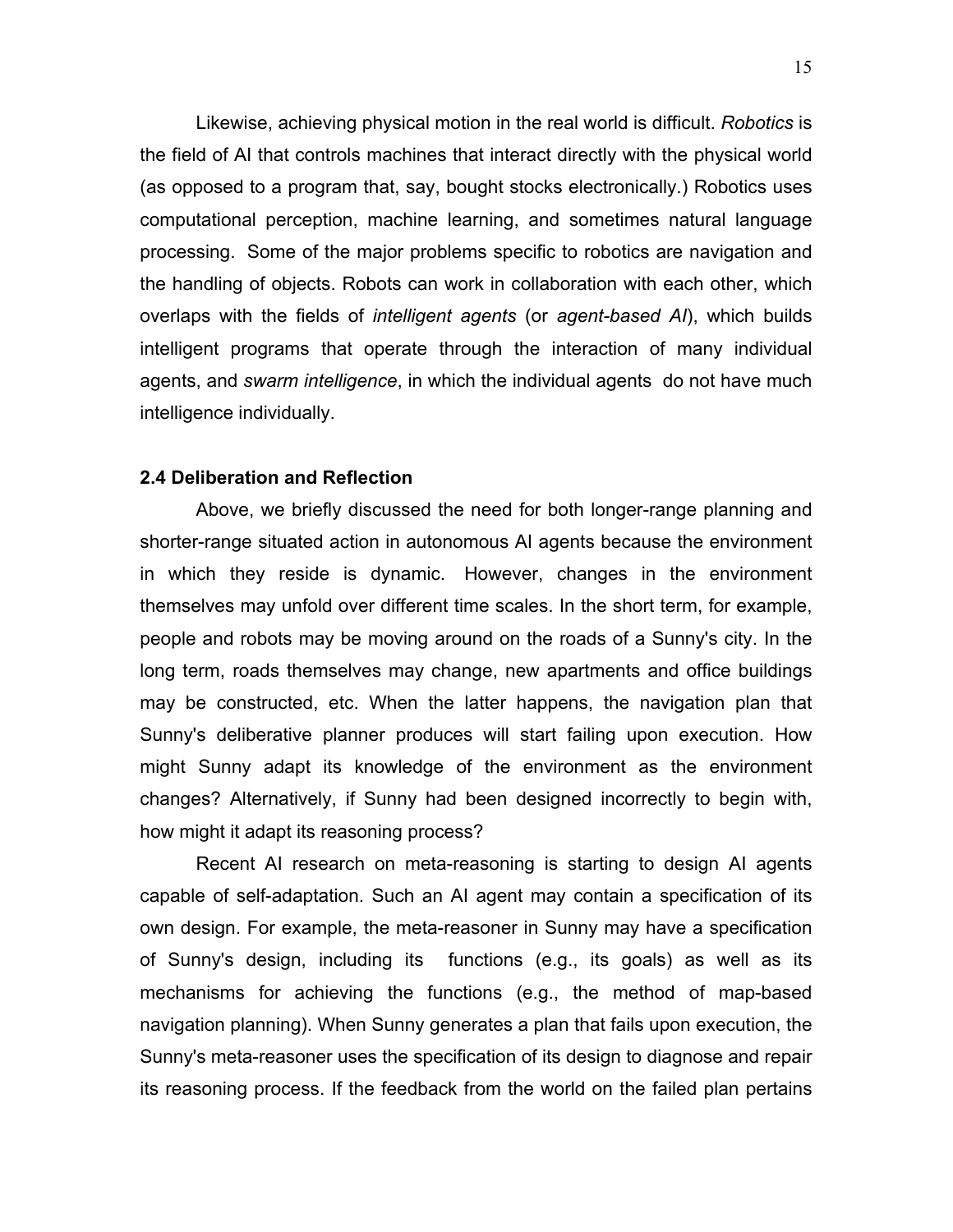to an element of knowledge (e.g., at intersection A, I expected a road going directly towards downtown but when I reached there, I found no such road), then Sunny enters this new knowledge in its map of the city. Thus, while the deliberative planner in Sunny reasons about actions in the external world, Sunny's reflective meta-reasoner reasons about its external world as well as its internal knowledge and reasoning.

### **2.5 Putting It All Together**

In this section, we took navigational planning as an example to illustrate how AI is putting together multiple capabilities ranging from perception, cognition and action on one hand, to reasoning, learning and memory on the other, to reflection, deliberation and situated action on yet another. Of course, the design choices we have outlined above are exactly that: choices. For example, instead of using deliberation to mediate between reflection and situated action as described above, an AI agent may reflect directly on situated action. Different AI researchers pursue different set of choices. In a way, the enterprise of AI is to explore such design choices and examine the computational trade-offs that each choice offers.

What has emerged out of this line of work is an understanding that the design of an AI agent depends on the environment it lives in, that no one design is necessarily the best for all environments. Further, the design of an AI agent in any non-trivial environment requires multiple capabilities, and multiple methods for achieving any capability such as reasoning and learning.

### **3. A Very Brief History of Artificial Intelligence**

In the middle of the twentieth century, the scientific world experienced a shift in focus from descriptions of matter and energy to descriptions of information. One manifestation of information theory applied to real-world problems was the field of *cybernetics* (Weiner, 1948, 1961), the study of communication and control in self-regulating analog systems. Cybernetics' focus on analog signal contributed to its losing ground against symbolic-based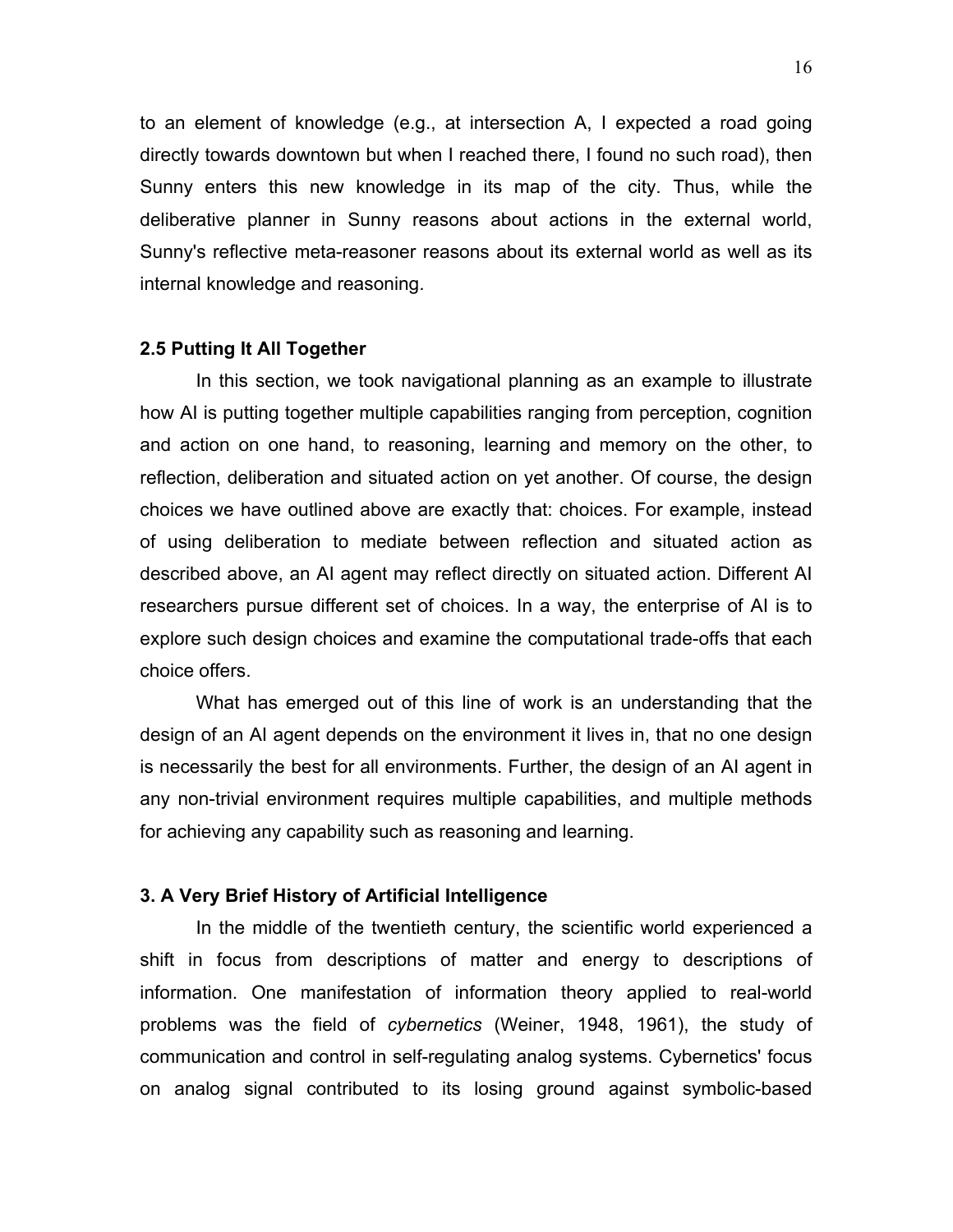approaches, such as AI. Not only did AI approaches come to dominate the research into the same problems, but the symbol-processing approach came to dominate cognitive psychology as well.

Search was the first major paradigm of AI. The first artificial intelligence program ever written is the Logic Theorist (Newell, Shaw & Simon 1958). Many of the problems early AI researchers focused on were, in retrospect, simple. The early exuberance of AI was tempered with the first "AI Winter" that dominated the late sixties and the 1970s, characterized by a decrease of optimism and funding, and caused by the unfulfilled expectations. Early interest in associative processing was diminished by an influential book (Minsky & Papert, 1969) around the same time.

The AI Winter of the 1970s however also witnessed the emergence of new theories and paradigms. For example, ANALOGY (Evans 1968) solved simple geometric analogy problems that appear on some intelligence tests. SHRDLU (Winograd, 1972) performed natural language processing to understand commands to a robot to pick up and manipulate blocks. Marr (1982) developed a three-stage computational theory of vision. Schank (1975) first developed a theory of conceptual structures for natural language understanding (Schank 1975) and then a theory of memory, reasoning and learning (Schank 1982).

Working in a different paradigm, Feigenbaum, Buchanan and their colleagues first developed an expert system called Dendral that could generate hypotheses about molecular structures from spectroscopic data (Lindsay et al. 1980), and then an expert system called Mycin that could generate hypotheses about E. Coli bacterial diseases from heterogeneous patient data (Buchanan & Shortliffe 1984). AI's revival in the 1980s was due in part to the success of these *expert systems* that wre designed to replicate the expertise of individuals with a great deal of domain knowledge. Knowledge engineers would interview and observe experts, and then attempt to encode their knowledge into some form that an AI program could use. This was done with a variety of methods, including *decision trees* (which can be thought of as using the answers to a series of questions to classify some input, as in the game twenty questions). Since expert systems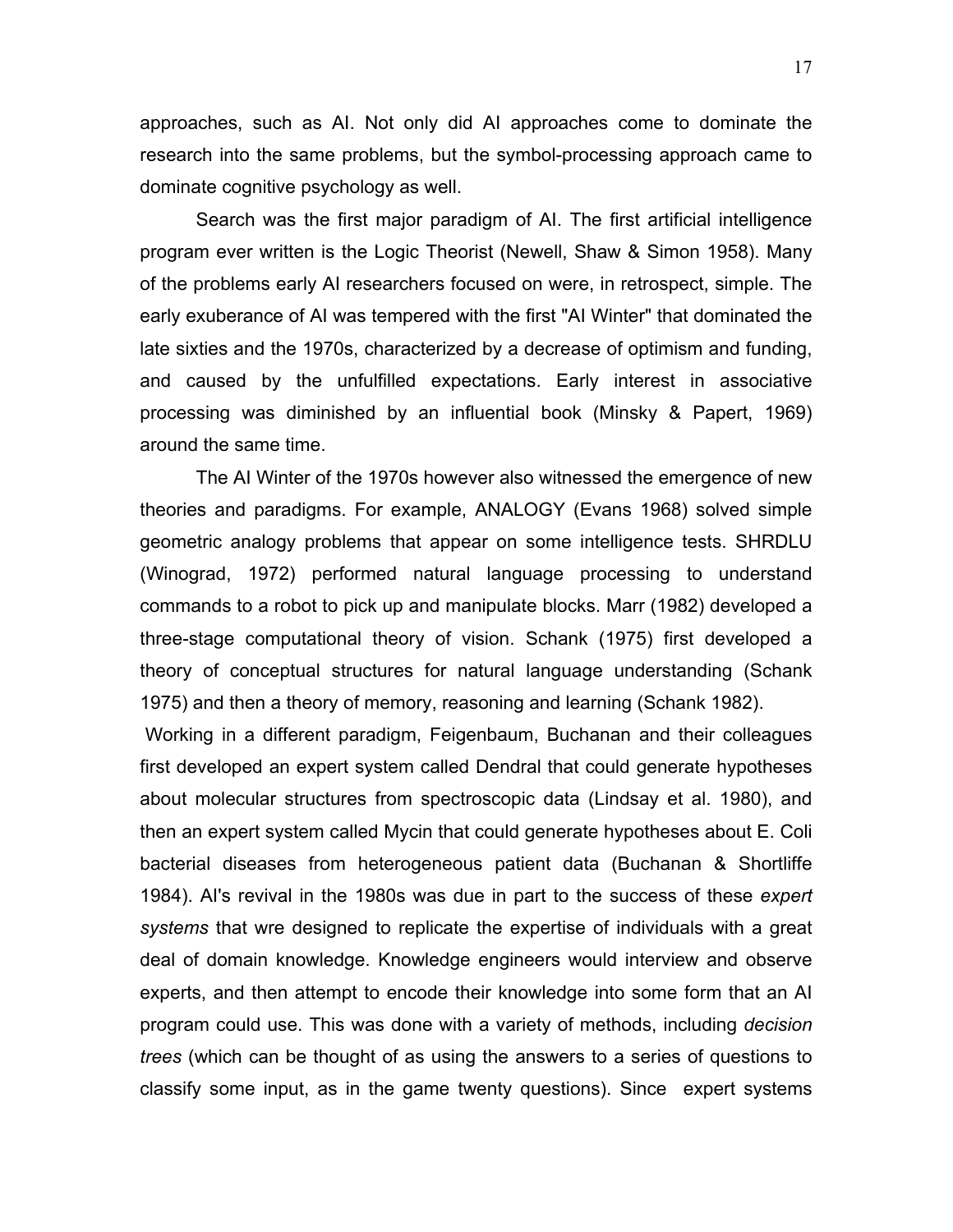were of use to business, there was a renewed interest in AI and its applications. Funding for AI research increased.

One of the ideological debates of the 1980s was between the "neaties" and the "scruffies," where the former used a formal, often logic-based approach, and the latter focused on modeling human intelligence and getting AIs to use semantic information processing. Geographically, the neaties were based at Stanford University and the west coast, and in Japan, and the scruffies at MIT and the east coast. Neaties thought that knowledge representation and processing should be mathematically rigorous and elegant, and evaluations should involve proofs. Scruffies believed that intelligence is so complex that it is unwise to put such constraints on at this early stage of development of AI theory and methodology. Today, most of the engineering AI research would be classified as neat. A good deal of, but not all, contemporary cognitive AI is scruffy.

In the 1980s, interest in artificial neural networks was revived by cognitive modeling by *connectionists* (Rumelhart, McClelland & the PDP Research Group, 1986; McClelland, Rumelhart, & the PDP Research Group 1986). Connectionism continues to have influence in modern cognitive science; in engineering AI, artificial neural networks are regarded as just one of many statistical learning mechanisms (such as Markov models and other methods mentioned in the previous section.) Interestingly, some of the approaches and ideas of the cyberneticists have had a revival in these subsymbolic approaches to AI.

Over time the limits of expert systems became clear. As they grew in size, they became difficult to maintain and could not learn. As a knowledge base grows, inconsistencies between different chunks of knowledge tend to arise. In part again because of unfulfilled expectatons, in the 1990s, AI is entered a second "winter," with diminished optimism, interest, and funding. Hwoever, during the second winter, again, new frameworks appeared, including *embodied cognition*, *situated cognition* and *distributed* cognition. These frameworks emphasize how the body and environment both constrain and afford cognition, how cognition always is in the context of the physical and social worlds where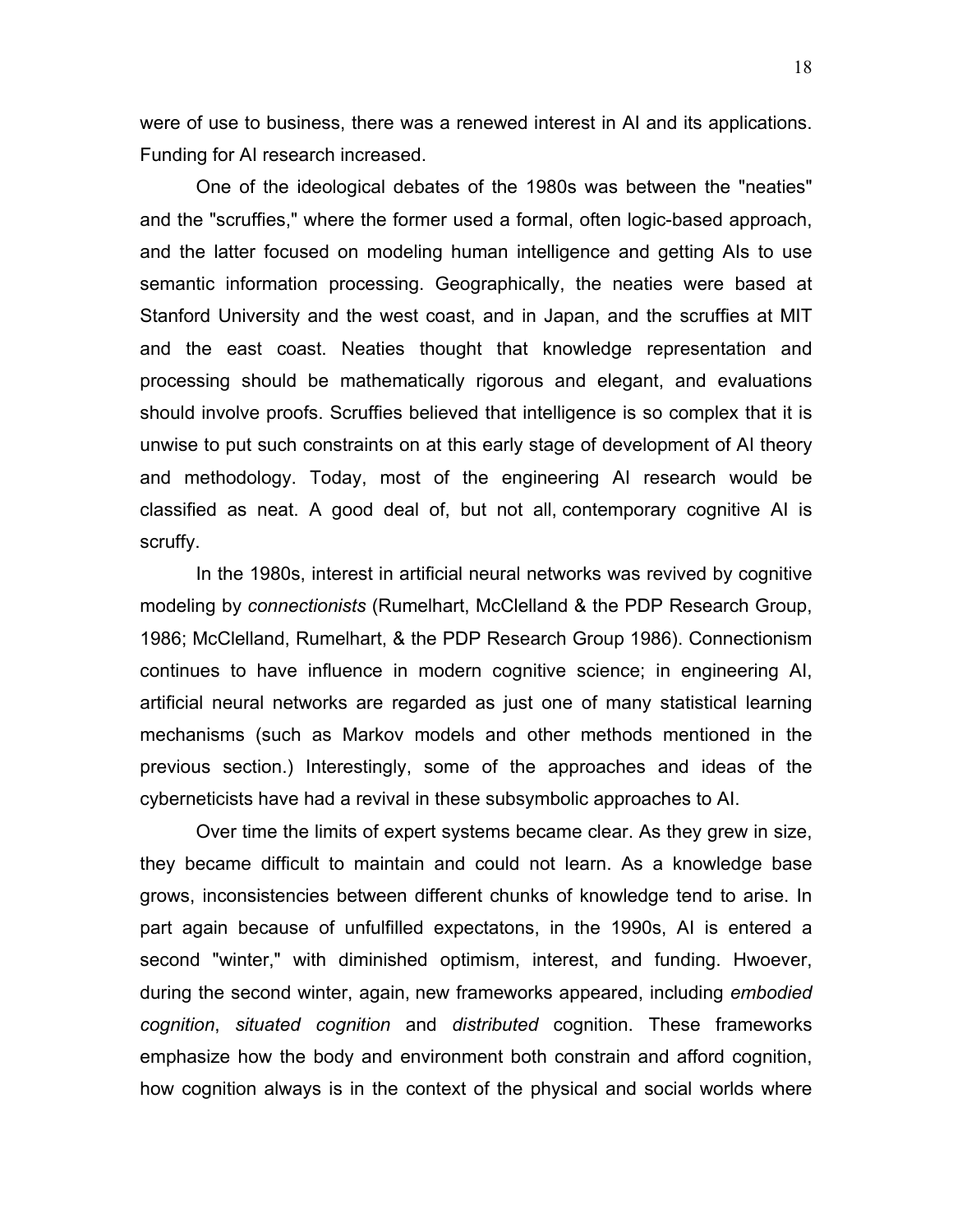these worlds themselves afford information to the cognitive agent. Similarly, *Agent-based AI* on one hand seeks to unify cogniton with perception and action, and on the other, studies AI agents as a member of a team of other agents (artificial or human).

At present, AI appears to have entered a new phase of revival. This is in part due to the new frameworks that appeared in the 1990s, especially that of agent-based AI. By now, AI is ubiquitous in industrialized societies, though it often does not go by that name. Many researchers avoid the term, feeling that it has been tarnished by the boom-and-bust cycle of interest and funding it has enjoyed in its 50 year history. However, techniques from AI are used in many practical applications, including understanding your voice when you talk to your credit card company, making recommendations for books when you shop online, the landing systems of our airplanes, the path-finding of characters in computer games, generating web search engine results, face detection in cameras and online photo archives, and automatic translation.

#### **4. Measuring the Intelligence of AIs**

When measuring the intelligence of human beings, the test need not have questions representing every kind of intelligent thing a person could do. Rather, the test result is intended to measure the general intelligence of the taker (Wechsler 1939; Raven 1962). Where one form of intelligence (e.g., mathematical) does not predict another (e.g., verbal), two tests are required.

In artificial intelligence, the problem is much bigger. Since AIs are designed by people, they have enormous variety, depending on the goals of the researcher creating them. As such, an AI that scores well on the SAT verbal section, like Latent Semantic Analysis (Landauer, 1998), will be likely to not only score poorly when tested on other cognitive tasks, but will likely not be able to take them at all. In short, performance on any given human IQ test will predict general intelligence in an AI even more poorly than it does in human beings. Depending on how the AI is built, it can have unique combinations of sensors, actuators, and ways to think. Not only are they often completely different from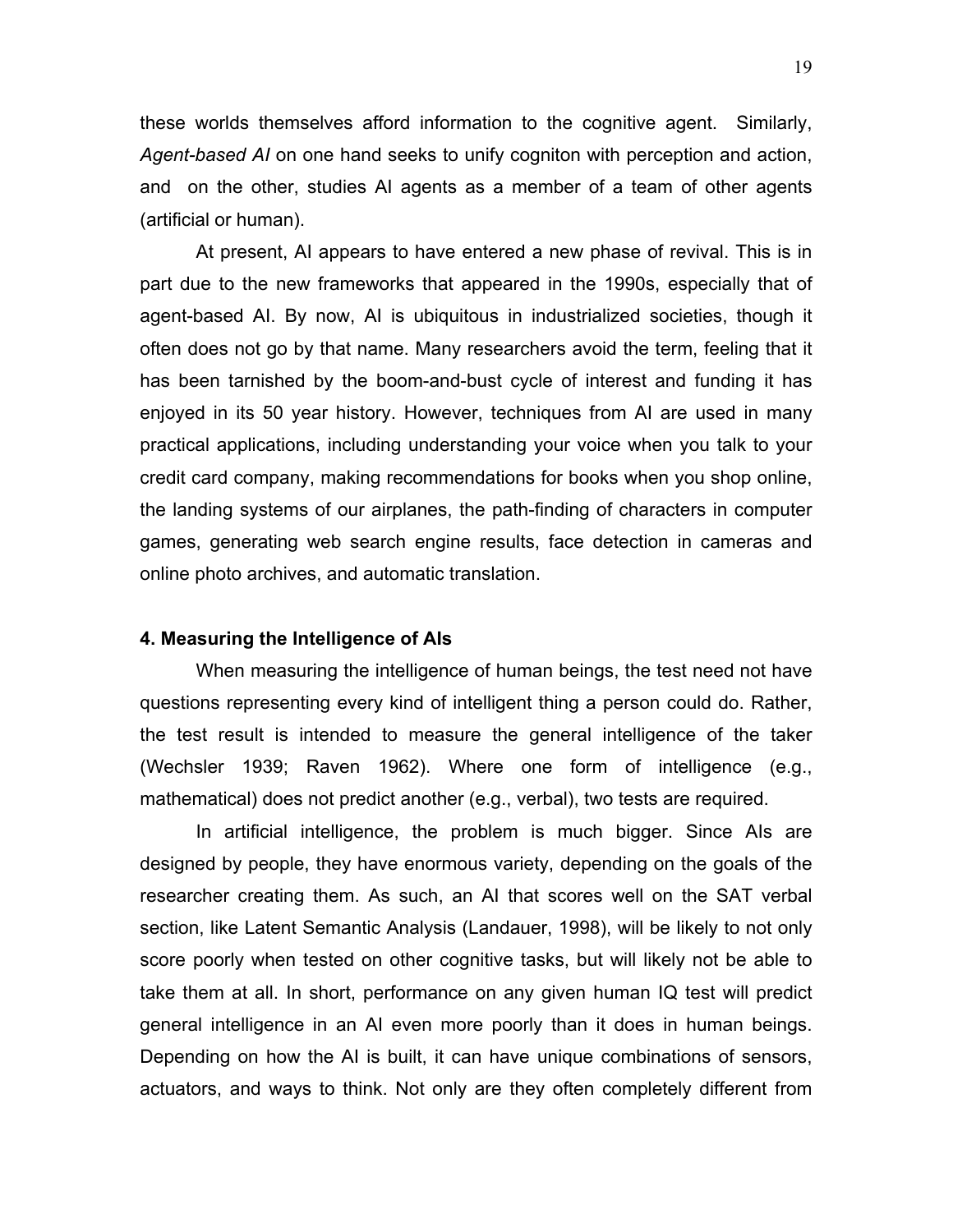each other, but they are also often very alien to our own experiences as human beings.

A further problem is that AIs tend to be computer programs that run on computers, which vary in speed. The same program running on a faster computer will be much more effective, and in any timed test this will make an enormous difference. It is a philosophical question whether or not the computer's speed should affect how we regard the intelligence of the AI. The chess playing programs of the early days of AI did not fail because of their bad algorithms; the computers they ran on were too slow to make those algorithms effective. Current chess champion AIs, such as Hydra (Donninger & Lorentz, 2004) are run on normal commercial PCs, rather than the special -purpose hardware required with the Deep Blue project that defeated Kasparov (Hsu, Campbell, & Hoane, 1995).

In the past, certain tasks, such as using memory and speed of calculation, were thought to be excellent examples of intelligence, and even modern tests often measure these things. These tasks are very easy for computer programs, but, for whatever reason, we are reluctant to attribute high intelligence to computer programs for being able to do them. Even chess can largely be played well using "brute-force" search methods (Hsu et al., 1995). Algorithms that don't work well today might work just fine on faster computers of the future. Note also, however, that if we were to find a human who could evaluate moves like a computer could, we would regard her as very intelligent indeed, at least in her own way.

AI researchers usually evaluate their programs with idiosyncratic methodology appropriate to the task. Though these are not thought of as intelligence tests, they could be thought of as specialized intelligence tests, just as there are sometimes special tests for certain sub-populations of human beings, such as children (Legg & Hutter, 2007). In contrast, PERI (Bringsjord, Selmer, Schimanski, & Bettina, 2003) is an AI project with the explicit goal of passing intelligence tests. As of 2003, it performed well on block design problems in the WAIS intelligence test (Wechsler 1939). Even if we could think of a single test for all AIs, the variance in their scores would be enormous in comparison to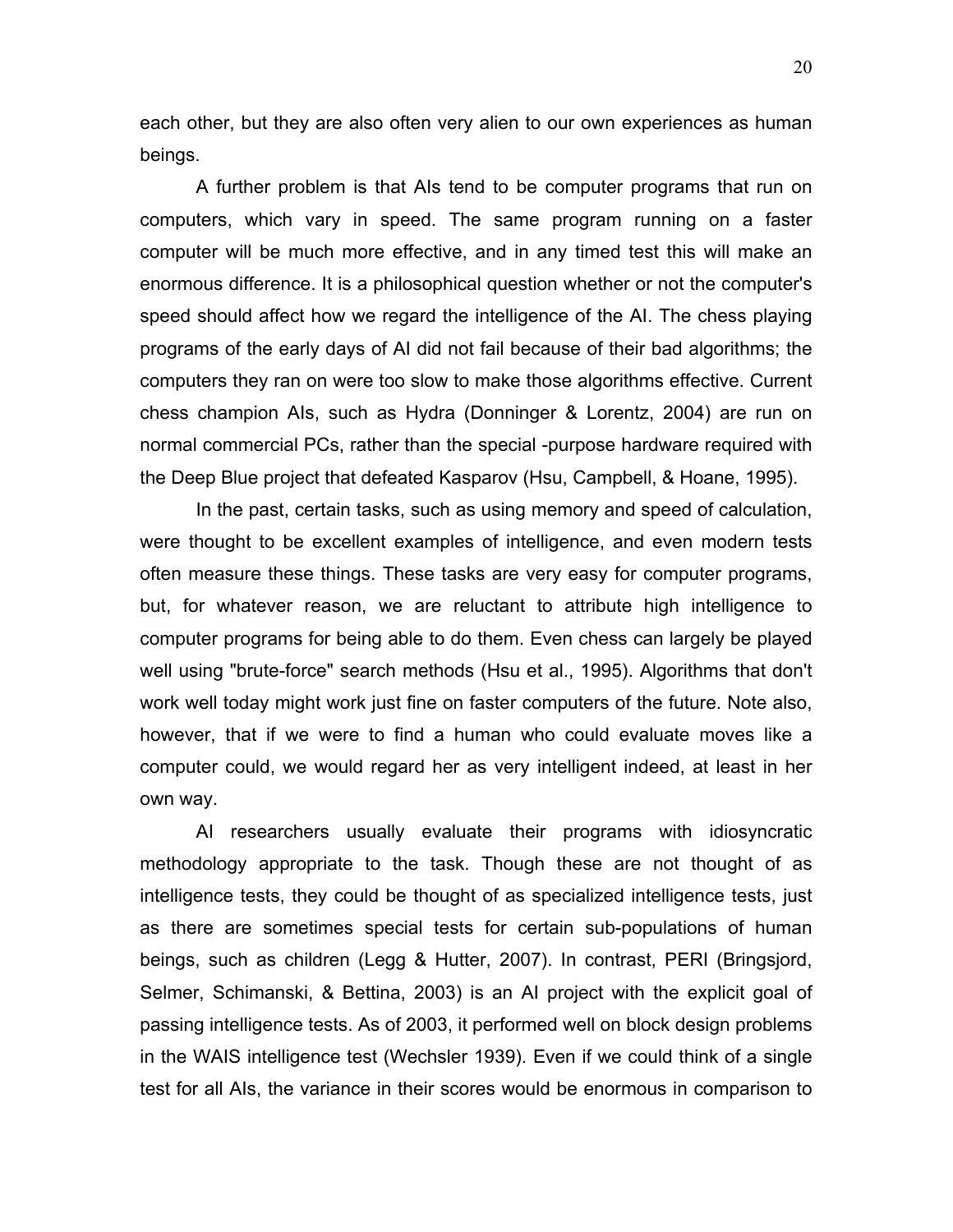people, for whom the IQ of an individual can usefully be scored relative to a large group (Legg & Hutter, 2007).

The most famous proposed test for AI is the the "imitation game," or, as it is more popularly called, the *Turing Test* (Turing, 1950). In this test, computers and human beings are put in typed chat sessions with human judges. If computers can reliably fool the judges into thinking they are human, then they pass the test. Turing formulated this test in response to the question "Can machines think?" Rather than answering that question, he reformulated it into a more concrete question of whether or not a machine could fool a human interrogator. Though Turing played it a bit safe, most interpretations of him do not, interpreting the purpose of the test to be to distinguish programs that have human-level intelligence from those that do not (e.g., Harnad, 1992). In this interpretation, the test is not a measurement of intelligence in the sense of giving a score that accurately reflects cognitive abilities, but as a pass-or-fail litmus test of general intelligence.

It has proven to be a very difficult test to pass, although some surprisingly simple programs, such as ELIZA (Weizenbaum, 1966) and PARRY (Raphael 1976), sometimes fool some people for short times. Because of this difficulty, competitions usually restrict judges to specific topics, as the general-topic version is impossible for state-of-the-art AI to pass. Some programs can pass the restricted test (according to Turing's suggested numbers), but they appear to do so at least in part because of aspects that are not relevant to intelligence, such as demonstrating typing errors (Johnson, 1992). Recently there even have been Turing test competetions and prizes (e.g., http://www.loebner.net/Prizef/loebnerprize.html).

#### **4. Conclusion**

In this chapter we have reviewed the history of AI and its major subfields, illustrated AI as a science and as a technology, and discussed the problems of the measurement of intelligence in AIs. The field has made so much progress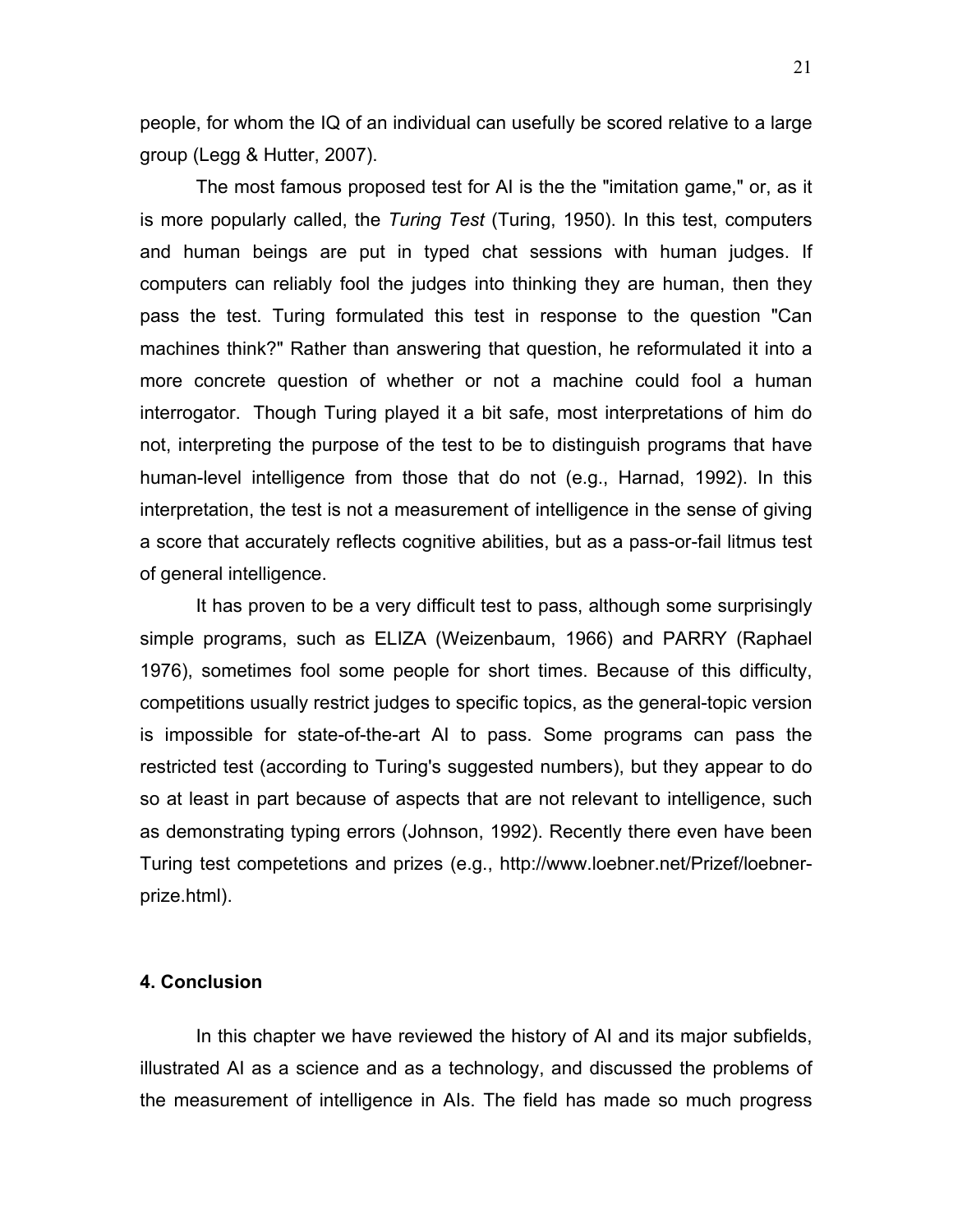that now every year the Association for Advancement of Artificial Intelligence (http://www.aaai.org/home.html) organizes a conference for deployed AI applications (called Innovative Applications of Artificial Intelligence, http://www.aaai.org/Conferences/IAAI/iaai10.php).

Of course, we have not tried to cover each and every topic in AI. For example, over the last decade, there has been a lot of AI research on designing the *semantic web* (Berners-Lee, Hendler & Lassial 2001), a new version of the world wide web that would be capable of understanding information (e.g. webpages) stored on it. An another example, just over the last few years, *interactive games* have emerged as an important arena for AI research, especially agent-based AI. Nor, in this article, have we attended to AI ethics, which is becoming an increasingly important issue.

An important, and somewhat surprising, lesson from the history of AI is that cognitive tasks that seem difficult for humans to solve (e.g., mathematical, logical, and chess problems) are relatively easy to make programs solve, and those cognitive tasks that are apparently easy for humans to address (e.g., walking, talking, and perceiving) are extraordinarily difficult to make computers solve. This apparent paradox has resulted in repeated predictions about bold AI successes, only to see them go unfulfilled.

We suggest there may be two reasons for this paradox. First, our difficult problems require deliberate thought and strategies that are explicitly learned. As a result, we can often gain insight into how they are solved through introspection. Indeed, many of these strategies are actually written down, to be learned through reading. In contrast, nobody needs to tell human beings how to see, walk, or speak. As a result, our intuitions about how these processes work are, to put it mildly, unhelpful.

The second, perhaps more important, reason is that deliberate processing is likely a serial process running as a virtual machine on a network of neurons, whereas the automatic processes, the easy tasks, are running directly on the neural network. These easy tasks (called System 1 in Stanovich & West, 2003) are evolutionarily older, and the parts of our brains that accomplish them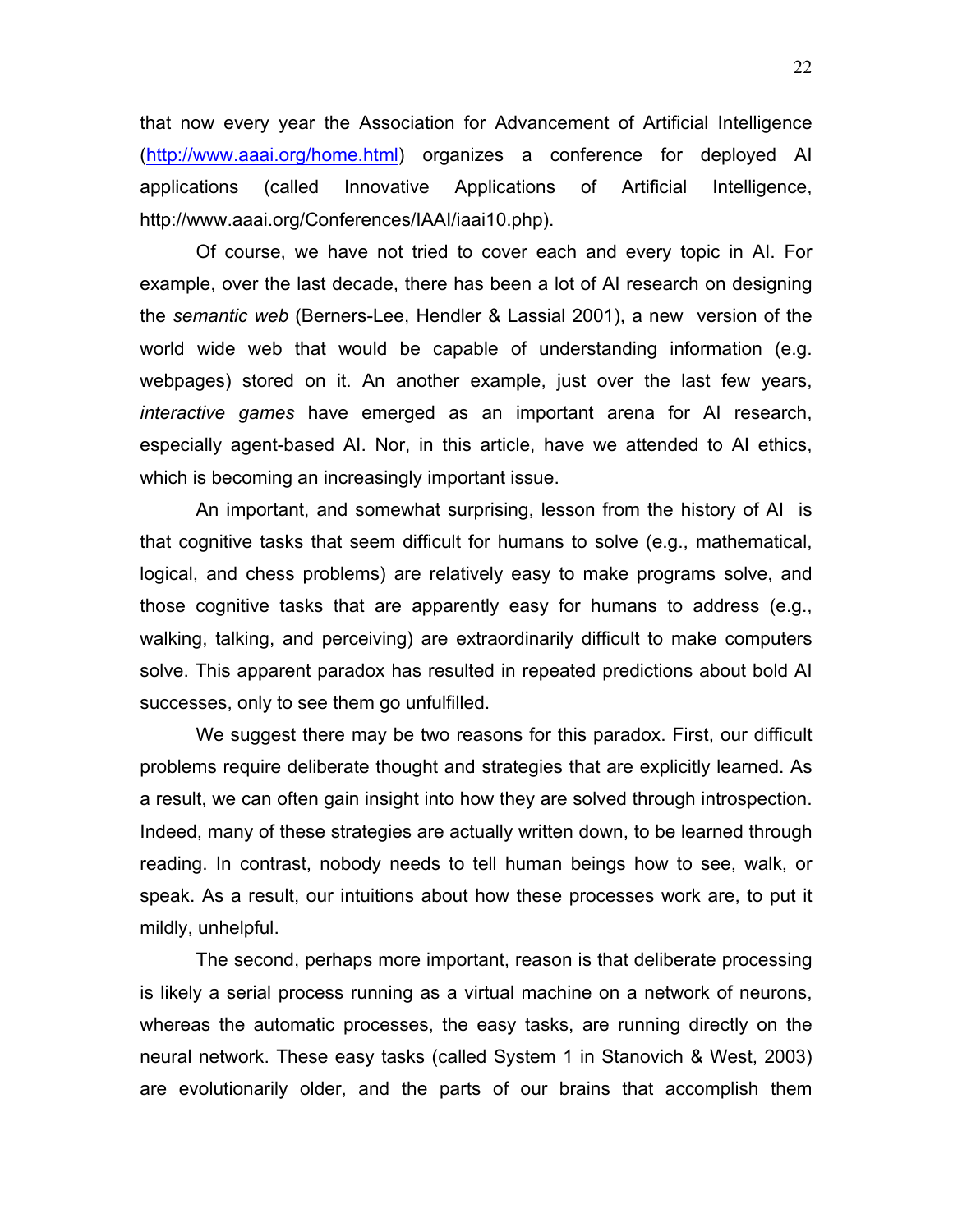(generally near the back of the head, Anderson, 2007) evolved to do just those things. In contrast, the more deliberate processing is evolutionarily younger, and makes use of the kind of hardware designed for System 1 tasks. System 2 struggles to do rational, serial processing on an essentially parallel patternmatching machine (Stanovich, 2004). In another chapter in this volume, Kauffman provides a review of such dual-process theories.

Computers, and the languages we program them with, are naturally serial processors. When we implement artificial neural networks, we are doing it backward from nature: Whereas System 2 is a serial virtual machine running on parallel hardware, our artificial neural networks are parallel virtual machines running on serial hardware. Given this and the fact that we have no conscious access to System 1 processes, it is no wonder the AI community has had to work very hard to make progress in these areas. As a result, we have chess programs that can beat world grandmasters, but no robots that can walk down a street even as well as a five-year-old child. We expect that neuroscience findings may illuminate the nature of these processes, and the AI community will be able to build on them.

Given the track record of predictions about the future of AI, we will refrain from making our own (see Kurzweil 2005 for one possible future). What we can and will claim is that AI already has had a profound impact not only in computer science and information technology, but also more generally on our culture and our philosophy. If the last fifty year history of AI is any guide, then the next fifty years will not only be full of exciting discoveries and bold inventions, but they will also raise new questions about who we are as humans and what we want to be.

#### **Acknowledgements**

We thank the editors of this volume and members of the Design & Intelligence Laboratory at Georgia Tech for their comments on earlier drafts of this article. During the writing of this article, Goel's has been partially supported by NSF grants (#0632519, Learning About Complex Systems in Middle School by Constructing Structure-Behavior-Function Models; #0613744, Teleological Reasoning in Adaptive Software Design; and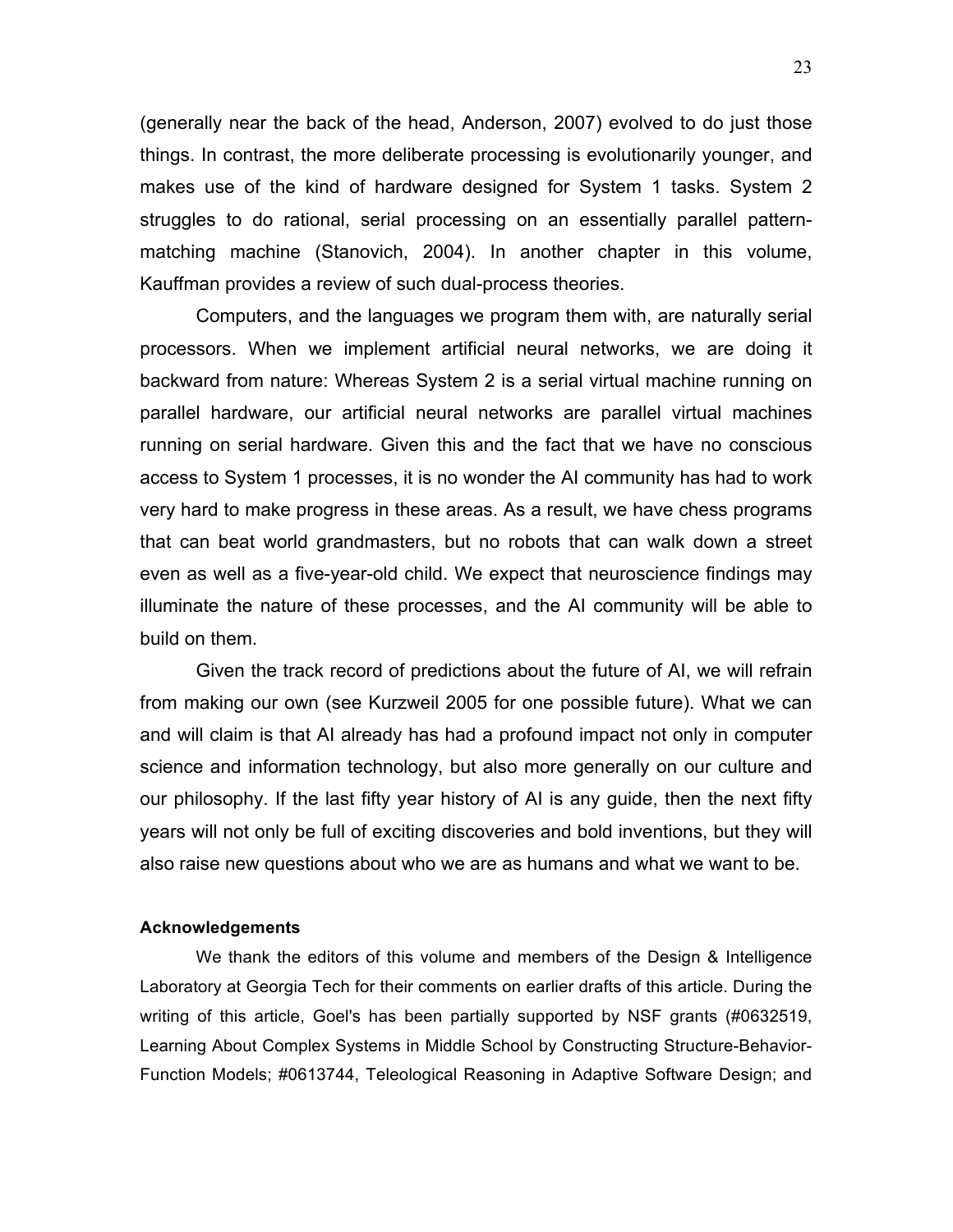#0855916, Computational Tools for Enhancing Creativity in Biologically Inspired Engineering Design).

#### **References**

- Ali, K. & Goel, A. (1996) Combining navigational planning and reactive control. *Proceedings of the AAAI-96 Workshop on Reasoning About Actions, Planning and Control: Bridging the Gap* (pp. 1-7). Portland.
- Albus, J.S. (1991). Outline for a theory of intelligence. *IEEE Transactions on Systems, Man, and Cybernetics*, 21(3).
- Anderson, J. R. & Lebiere, C. (1998). *The Atomic Components of Thought*. Mahwah, NJ: Lawrence Erlbaum Associates.
- Anderson, M.L. (2007). Massive redeployment, exaptation, and the functional integration of cognitive operations. *Synthese*, 159(3), 329-345.
- Arkin, R. (1999) *Behavior-Based Robotics*. Cambridge, MA: MIT Press.
- Berners-Lee, T., Hendler, J., & Lassila, O (2001) Semactic Web. *Scientific American.*
- Bringsjord, S. (1998) Chess is too easy. *Technology Review*, 101(2), 23-28.
- Bringsjord, S., & Schimanski, B. (2003). What is artificial intelligence? Psychometric AI as an answer. *Proceedings of the 18th International Joint Conference on Artificial Intelligence (IJCAI–03)* (pp. 887-893) San Francisco, CA: Morgan Kaufmann.
- Buchanan, B., & Shortliffe, E. (1984) Rule Based Expert Systems: The Mycin Experiments of the Stanford Heuristic Programming Project. Boston, MA: Addison-Wesley.
- Donninger, C., & Lorenz, U. (2004). The chess monster hydra. *Proceedings of the 14th International Conference on Field-Programmable Logic and Applications (FPL)* (pp. 927-932). Antwerp, Belgium: LNCS 3203.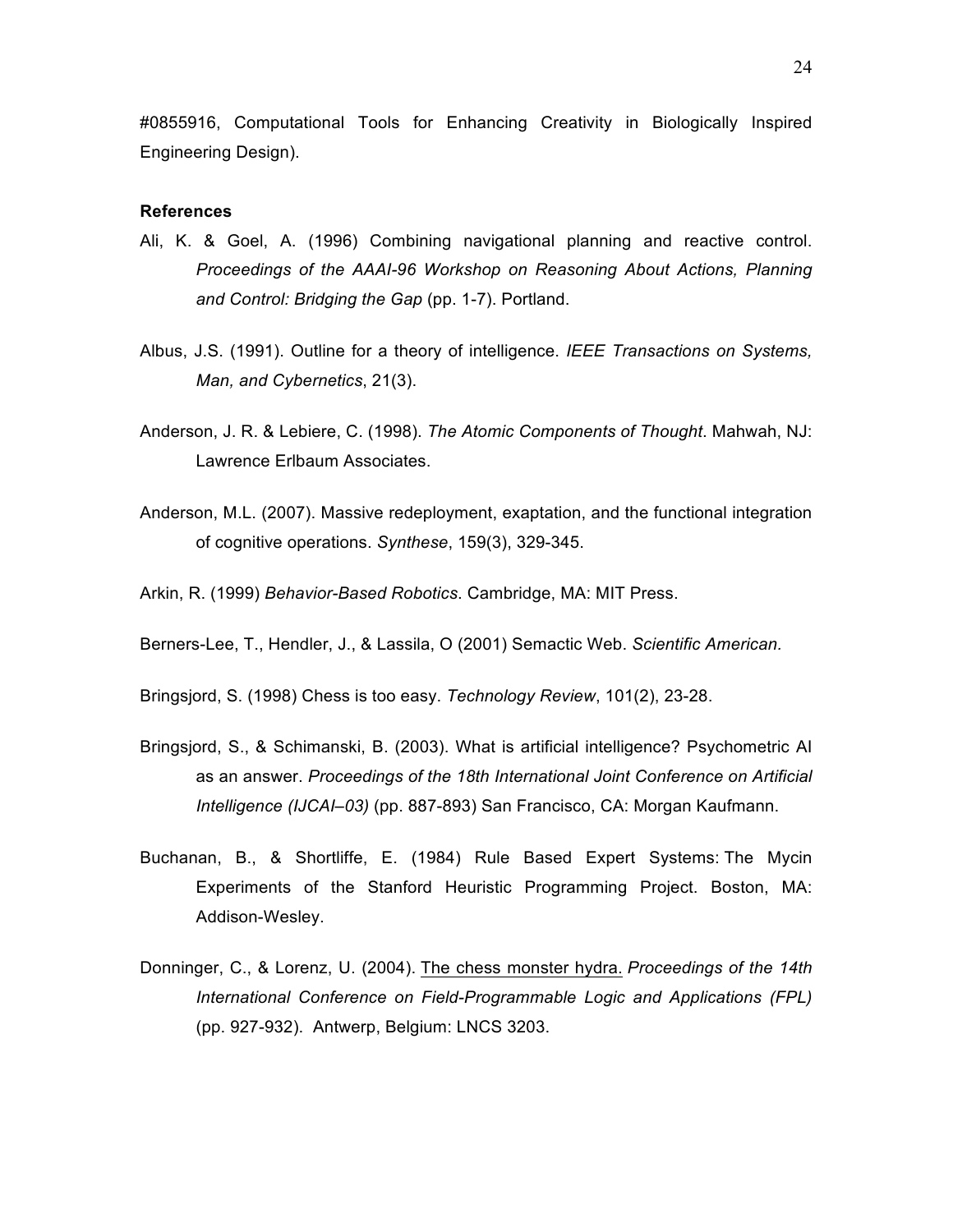- Evans, T. G. (1968). A Program for the solution of a class of geometric-analogy intelligence-test questions. In M. Minsky (Ed.), *Semantic Information Processing* (pp. 271-353). Cambridge, MA: MIT Press.
- Glasgow, J., Narayanan, N.H., & Chandrasekaran, B. (Eds.). (1995). *Diagrammatic Reasoning: Cognitive and Computational Perspectives*. Cambridge, MA: MIT Press.
- Goel, A., Ali, K., Donnellan, M., Gomez, A. & Callantine, T. (1994). Multistrategy adaptive navigational path planning. *IEEE Expert*, 9(6), 57-65.
- Goel, A., Stroulia, E., Chen, Z & Rowland, P. (1997). Model-based reconfiguration of schema-based reactive control architectures. *Proceedings of the AAAI Fall Symposium on Model-Based Autonomy*.
- Harnad, S. (1992) The Turing Test is not a trick: Turing indistinguishability is a scientific criterion. *SIGART Bulletin* 3(4) 9–10.
- Hsu, F.H., Campbell, M.S., & Hoane, A.J. (1995) Deep Blue System Overview. *In Proceedings of the 1995 International Conference on Supercomputing* (pp. 240– 244).
- Johnson, W.L. (1992). Needed: A new test of intelligence. *SIGARTN: SIGART Newsletter* 3(4), 7-9.
- Kauffman, S.B. (2010) *This volume.*

Kolodner, J. (1993) *Case-Based Reasoning*. San Francisco, CA: Morgan Kaufmann.

- Kurzweil, R. (2005) *The Singularity is Near*: *When Humans Transcend Biology*. New York, NY: Viking Adult.
- Laird, J., Newell, A., & Rosenbloom, P. (1987) Soar: An Architecture for General Intelligence. *Artificial Intelligence*, 33: 1-64.
- Landauer, T. K. (1998). Learning and representing verbal meaning: The latent semantic analysis theory. *Current Directions in Psychological Science*. 7(5), 161-164.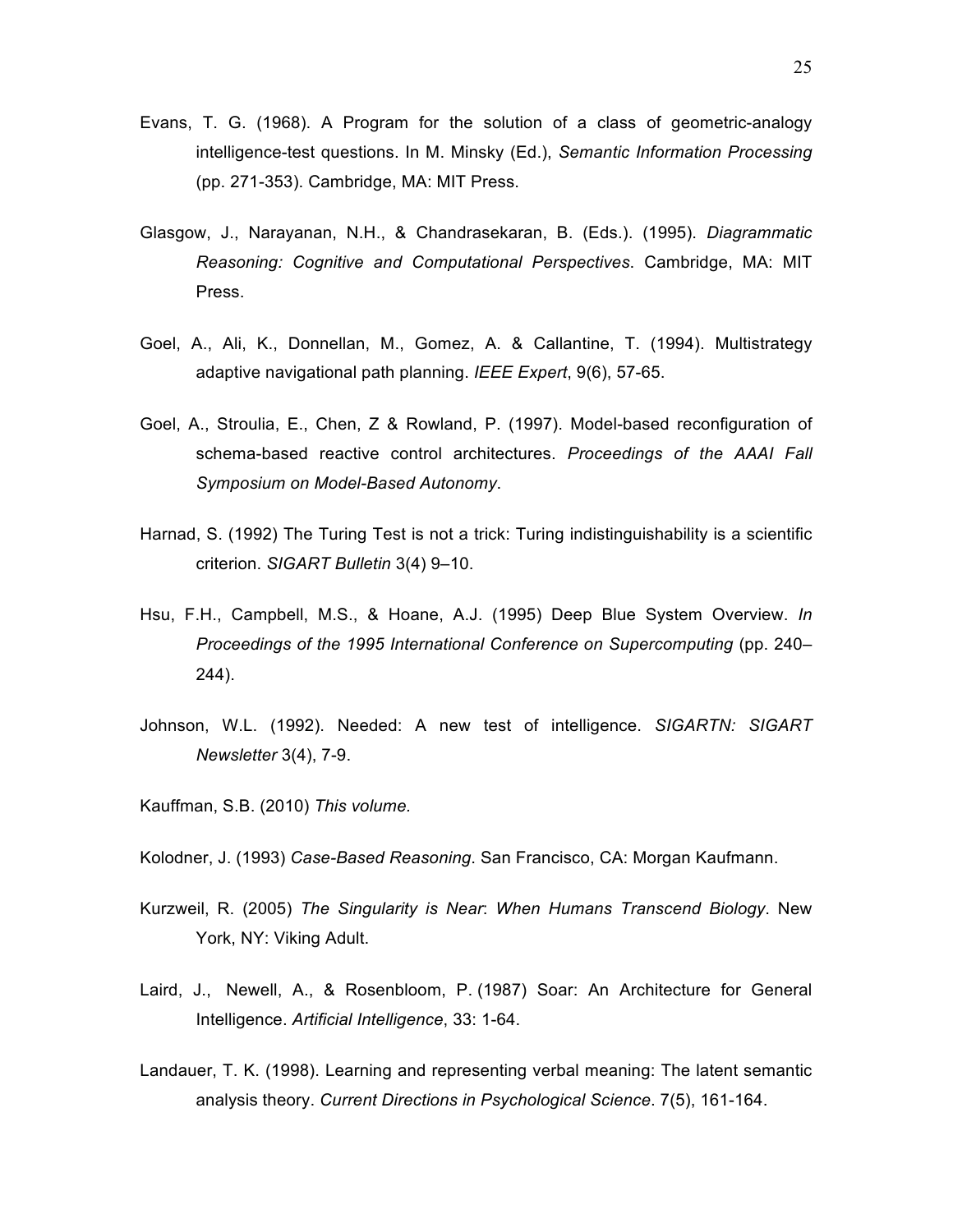- Legg, S., & Hutter, M. (2007). Universal intelligence: A definition of machine intelligence. *Minds & Machines*. 17(4), 391–444.
- Lindsay, R., Buchanan, B., Feigenbaum, E., & Lederberg, J. (1980) Applications of Artificial Intelligence for Chemical Inference: The Dendral Project. New York: McGraw-Hill.
- Lenat, D., & Guha, R. (1990) *Building Large Knowledge Based Systems: Representation and Inference in the Cyc Project*. Boston, MA: Addison-Wesley Longman Publishing.
- Marr, D. (1982) *Vision.* New York: Henry Holt.
- McCarthy, J. (1988) Mathematical Logic in AI. *Daedalus* 117(1): 297-311.
- McClelland, J.L., Rumelhart, D.E., & PDP Research Group (1986). *Parallel Distributed Processing: Explorations in the Microstructure of Cognition. Volume 2: Psychological and Biological Models*. Cambridge, MA: MIT Press.
- Minsky, M. L., & Papert S.A. (1969). *Perceptrons*. Cambridge, MA: MIT Press.
- Minsky, M. L. (1975) *A Framework for Representing Knowledge*, in: Patrick Henry Winston (ed.), The Psychology of Computer Vision. McGraw-Hill, New York (U.S.A.), 1975.
- Mitchell, M. (1998) *An Introduction to Genetic Algorithms.* Cambridge: MIT Press.
- Newell, A., Shaw, J.C.; Simon, H.A. (1958) Elements of a Theory of Problem Solving. *Psychological Review* 63(3): 151-166.
- Newell, A., & Simon, H.A. (1972) *Human Probem Solving*. Prentice-Hall.
- Pearl, J. (2000) *Causality: Models, Reasoning and Inference.* New York: Cambridge University Press.
- Rabiner, L., & Juang, B.H. (1986) An Introduction to Hidden Markov Models. IEEE AASP Magazine, pp. 4-16.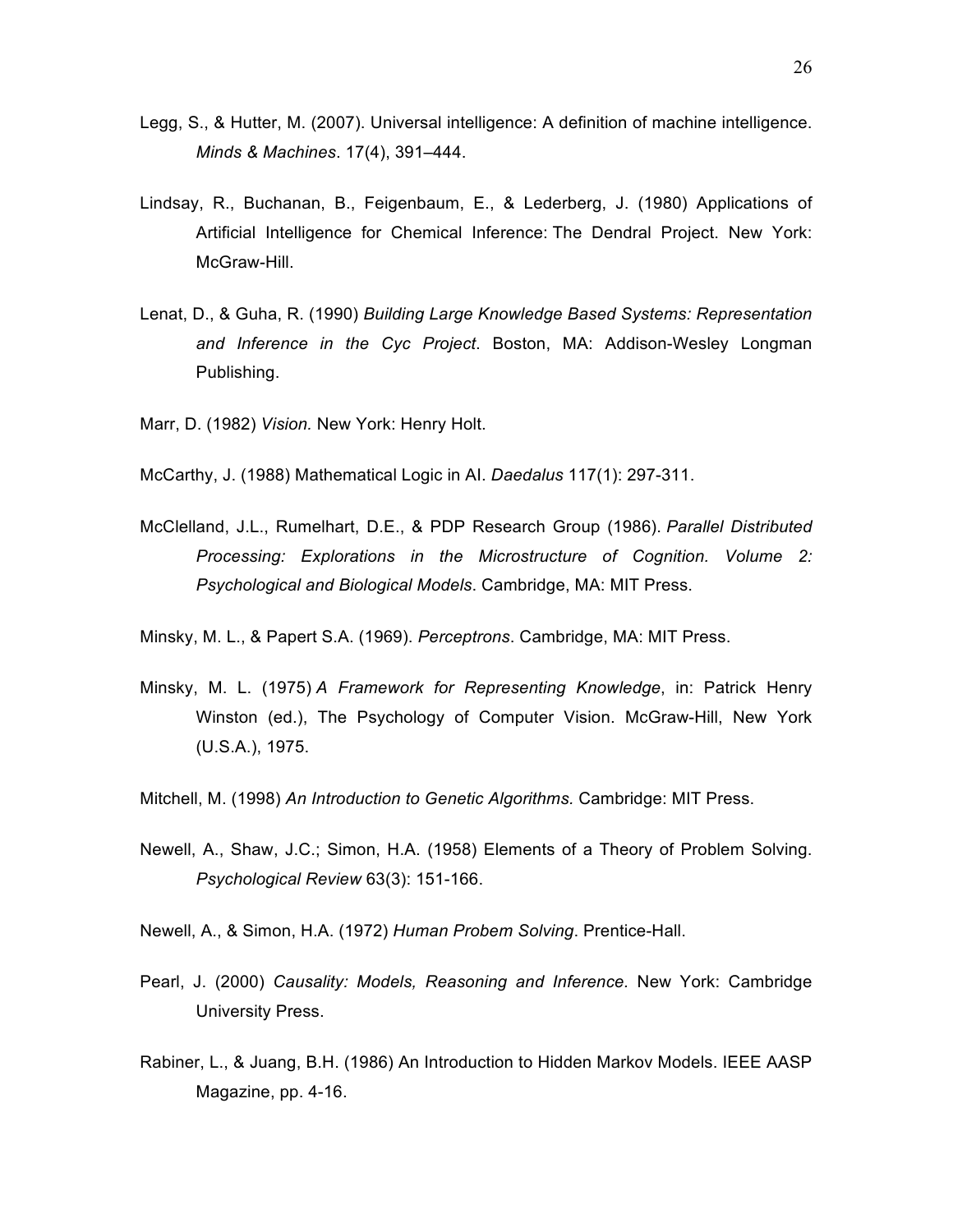Raphael, B. (1976) *The Thinking Computer.* New York: W.H. Freeman.

- Raven, J.C. (1962). *Advanced Progressive Matrices Set II*. London, United Kingdom: H.K. Lewis.
- Rumelhart, D.E., McClelland, J.L., & PDP Research Group (1986). *Parallel Distributed Processing: Explorations in the Microstructure of Cognition. Volume 1: Foundations*. Cambridge, MA: MIT Press.

Schank, R.C. (1975). *Conceptual Information Processing.* New York: Elsevier.

Schank, R.C. (1982). *Dynamic Memory.* Cambridge University Press 2nd Edition.

Simon, H.A. (1969) *Sciences of the Artificial.* Cambridge, MA: MIT Press.

- Singh, P., Lin T., Mueller, E.T., Lim, G., Perkins, T., & Zhu, W.L. (2002). Open mind common sense: Knowledge acquisition from the general public. *Proceedings of the First International Conference on Ontologies, Databases, and Applications of Semantics for Large Scale Information Systems*. (pp. 1223-1237).
- Sowa, J. (1987) Semantic Networks. In *Encylopedia of AI,* S. Shapiro (editor), New York: Wiley, pp: 1011-1024.
- Stanovich, K. E. (2004). *The Robot's Rebellion*. Chicago, London: The University of Chicago Press.
- Stanovich, K.E. & West, R.F (2003). The rationality debate as a progressive research program. *Behavioral and Brain Sciences,* 26 (4), 531-533.
- Stroulia, E & Goel, A.K. (1999). Evaluating problem-solving methods in evolutionary design: The autognsotic experiments. *International Journal of Human-Computer Studies*, 51, 825-847.
- Sutton, R. S. & Barto, A. (1998) *Reinforcement Learning: An Introduction.* Cambridge: MIT Press.